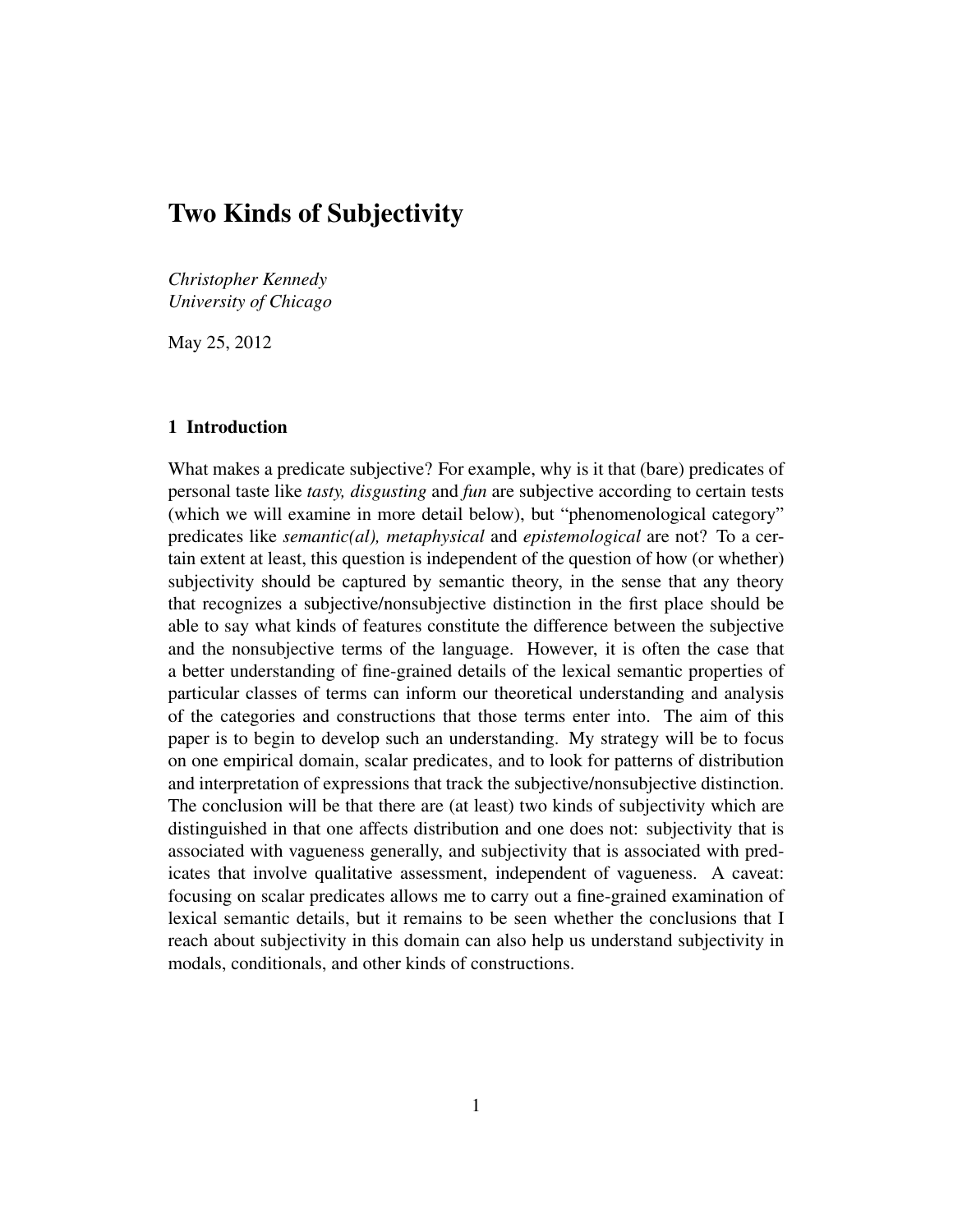#### 2 Subjectivity and selection

In order to investigate subjectivity, we need to know how to identify it. The most common diagnostic for subjectivity involves truth assessment: if two opposing sentences can be used to contradict each other without implying that one of the speakers has said something false, they are thought to involve some form of subjectivity. This kind of test is exemplified by the "faultless disagreement" pattern in (1) (Kölbel 2002).

- (1) a. Anna: "Trippa alla romana is tasty."
	- b. Beatrice: "Trippa alla romana is not tasty."

Beatrice's utterance in (1b) is understood as contradicting Anna's utterance in (1a), and so represents a kind of disagreement, yet we have the clear sense that both Anna and Beatrice are in some sense right, and so the disagreement is "faultless." This situation contrasts with the one in (2), in which we have a case of disagreement in which one of the speakers (Anna) is without question wrong, because trippa alla romana is made from the stomach lining of a cow or other animal.

- (2) a. Anna: "Trippa alla romana is vegetarian."
	- b. Beatrice: "Trippa alla romana is not vegetarian."

The scenario in (1) also contrasts with the one in (3), where we imagine a context in which Anna and Beatrice are looking at menus that, unknown to each other, differ on the dish that will follow the one they are currently eating: for Anna, it is trippa alla romana; for Beatrice, it is saltimbocca.

(3) a. Anna: "Trippa alla romana is next." b. Beatrice: "Trippa alla romana is not next."

As in (1) and unlike (2), neither Anna nor Beatrice make a false assertion, but in (3) this is because they are simply saying different things: there is no real disagreement in the first place.

Faultless disagreement and other phenomena related to truth assessment sensitivity have played a central role in theorizing about subjectivity, and in particular in deciding between contextualist and relativist accounts of the phenomenon. According to both accounts, subjectivity — and corresponding faultlessness in disagreements like  $(1)$  — arises when a predicate is relativized to a "judge", which is typically the speaker in simple assertions like the ones under discussion here. In a relativist analysis, the character and content of a subjective predicate are fixed, but its extension is judge-dependent (see e.g. Lasersohn 2005, 2009; Stephenson 2007; Kölbel 2002, 2009). On this view, Anna and Beatrice truly disagree about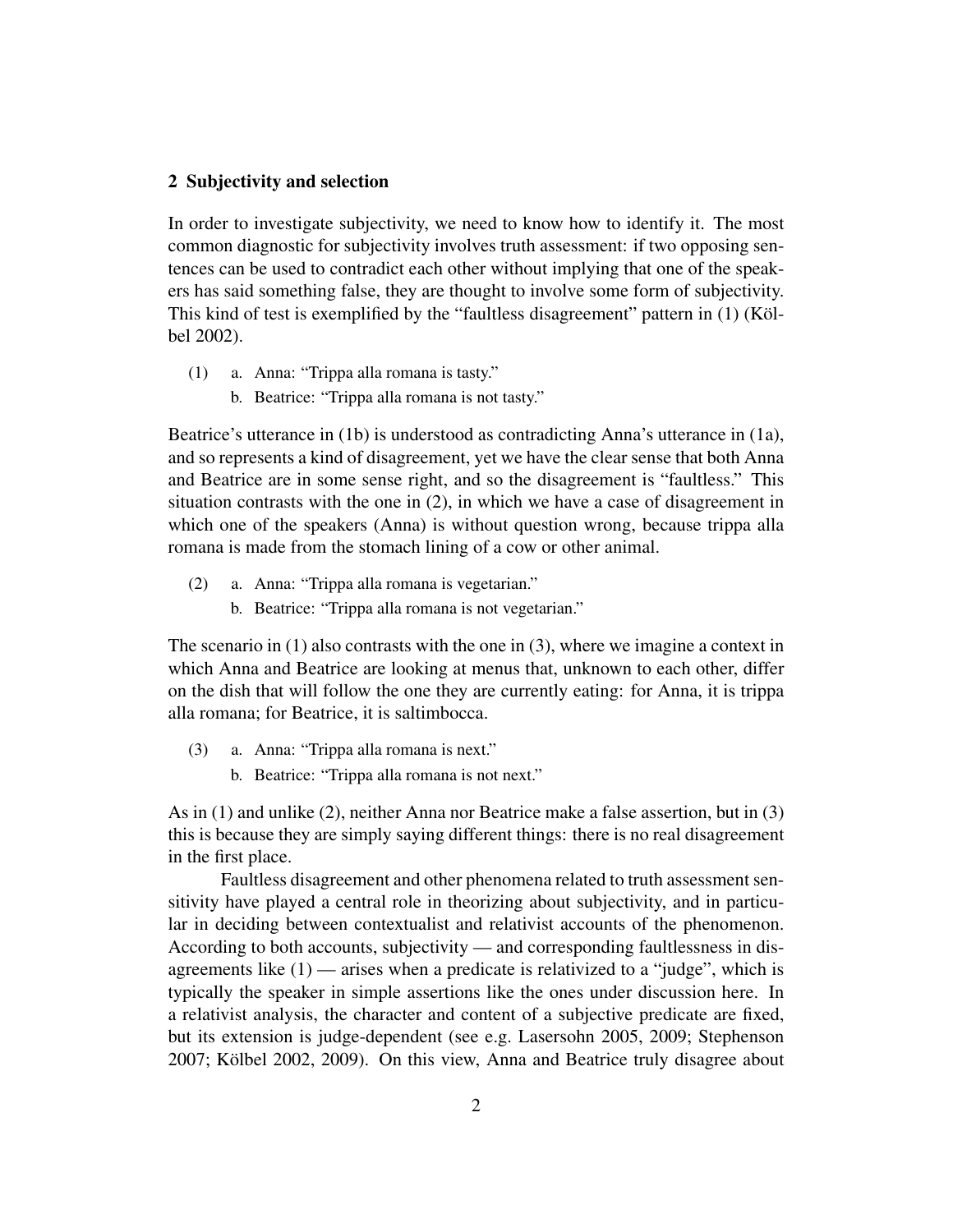whether the same property can be predicated of trippa alla romana; at the same time, their two utterances can both be true in virtue of the fact that the extension of *tasty* relativized to Anna may include trippa alla romana, while the extension of *tasty* relativized to Beatrice may not.

In a contextualist account, in contrast, the character of a subjective predicate is fixed, but its content and extension are judge-dependent (see e.g. Glanzberg 2007; Stojanovic 2007). Faultlessness in (1) is due to the fact that the property claimed to hold of trippa alla romana in Anna's utterance in (1a) is different from the property denied to hold of trippa alla romana in Beatrice's utterance in (1b): roughly *tasty for Anna* vs. *tasty for Beatrice*. The problem for this view is that it does not provide a clear explanation of why Anna and Beatrice appear to be in disagreement. In particular, without saying more, it fails to explain the difference between the discourse in (1) and the one in (3), in which a standard contextualist analysis of *next* derives exactly the right result: *next* in Anna's mouth means *next on Anna's menu* and *next* in Beatrice's mouth means *next on Beatrice's menu*, so there is no disagreement (and no fault).

While patterns of truth assessment like the faultless disagreement paradigm provide us with a diagnostic for subjectivity, and may also help distinguish competing theoretical analyses, they do not help us decide whether subjectivity correlates with some feature of the linguistic representation (cf. Stojanovic 2007). To answer this question, we need to ask whether there are patterns of interaction between subjective predicates and other expressions. The one I want to focus on here involves subjective attitude verbs such as English *find* in the construction *find x pred*, which is discussed in detail by Sæbø (2009). As shown by the pattern of acceptability in (4), this construction requires the predicate that heads the small clause complement of *find* to be subjective: replacing the subjective predicate *tasty* with a non-subjective predicate like *vegetarian* or *tasty for Beatrice* (in which *for Beatrice* makes the judge explicit, and renders the predicate non-subjective) results in unacceptability.

- (4) a. Anna finds trippa alla romana tasty.
	- b. ?? Anna finds trippa alla romana to be vegetarian.
	- c. ?? Anna finds trippa alla romana tasty for Beatrice.

Speaking descriptively, these examples show that subject of *find* must be understood as the judge of the embedded predicate  $-$  (4a) means roughly the same thing as *Trippa alla romana is tasty to Anna* — and when this condition is not met, the resulting sentence is unacceptable.

*Find* is not the only verb whose subject can be understood as the judge of an embedded subjective term; the subjects of doxastic attitude verbs such as *think* and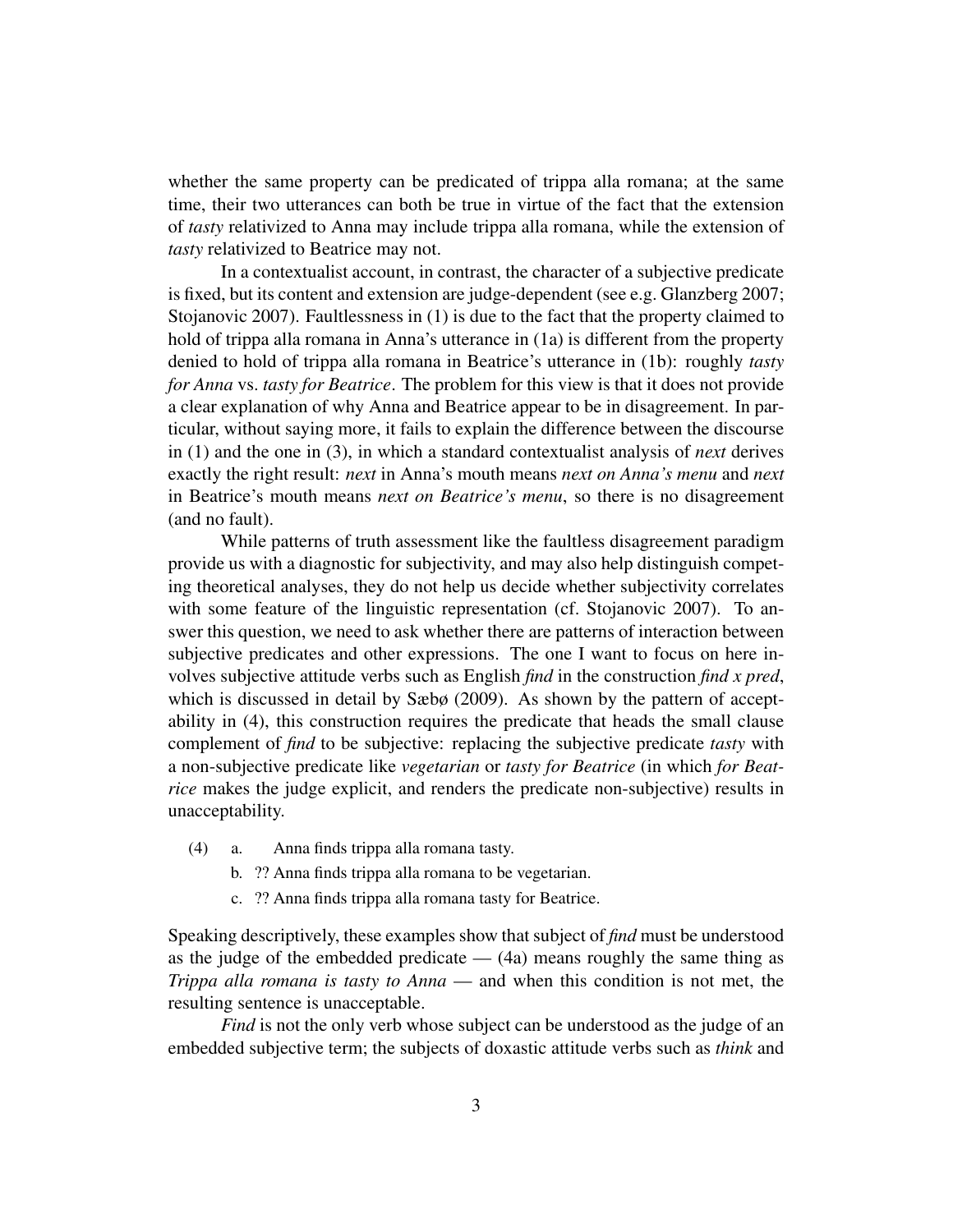*believe*, discussed by Stephenson (2007), can also be understood in this way. (5a), for example, is more or less synonymous with (4a).

- (5) a. Anna believes trippa alla romana to be tasty.
	- b. Anna believes trippa alla romana to be vegetarian.
	- c. Anna believes trippa alla romana to be tasty for Beatrice.

However, unlike *find*, *believe* can also embed non-subjective predicates, as shown by the acceptability of (5b-c). Similarly, the contrast between (6a) and (6b) shows that only the subject of *find* is obligatorily understood to be the judge of the embedded predicate. (6a) is acceptable because a contextual individual (the cat) can be understood to be the judge of what counts as tasty, rather than the individual denoted by the subject of the attitude verb (Anna); (6b) is odd because Anna must be understood as the judge, which implies that she has been eating the cat food.

- (6) a. Anna thinks/believes the cat food is tasty (because the cat ate it all up).
	- b. ?? Anna finds the cat food tasty (because the cat ate it all up).

Based on the contrast in (6), Stephenson (2007) proposes that *find* means the same thing as *think* or *believe*, but has an extra requirement that the doxastic anchor have direct experience of the embedded proposition. However, as Sæbø (2009) points out, this analysis doesn't explain the unacceptability of (7b), given the assumption that Homer has direct experience of his sexual orientation.

- (7) a. Homer thinks/believes he is gay.
	- b. ?? Homer finds himself (to be) gay.

Sæbø argues that (7b) shows that *find* actually selects for a subjective predicate, and (in accord with the intuition stated above) fixes the judge of the embedded predicate to the semantic value of its subject. On this view, *find* does not itself introduce any truth-conditional content; it is instead a "radical judge-shifter."

Sæbø provides both a relativist and a contextualist implementation of the analysis. In the relativist variant, *find* causes the extension of the embedded predicate to be determined relative to its subject. On this view, the problem with (7b) is that the contribution of *find* is completely vacuous: since *gay* is non-subjective, its extension is judge-independent, and fixing its judge parameter to Homer makes no difference in meaning. In the contextualist version of Sæbø's analysis, subjective predicates are type-wise distinct from non-subjective predicates, in having an extra judge argument: *tasty* is type  $\langle e, \langle e, t \rangle \rangle$ , where the most external argument is the judge; *gay* is type  $\langle e, t \rangle$ . The function of *find*, on this view, is to bind the value of the judge argument of the embedded predicate to the matrix subject, and (7b) is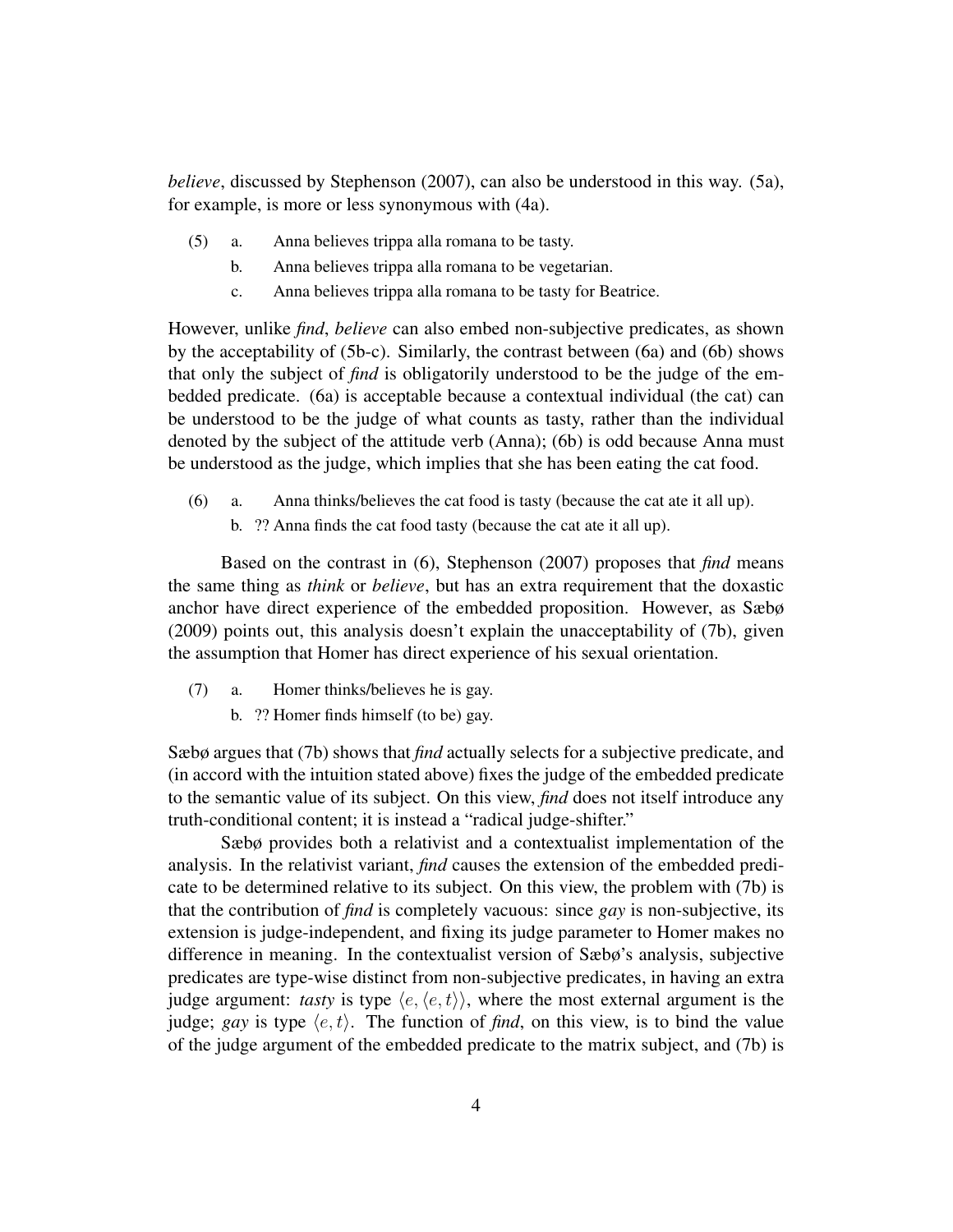unacceptable the non-subjective predicate *gay* lacks a judge argument position: this is a case of type-mismatch.

In his paper, Sæbø discusses several patterns of data involving *find* and related verbs in other languages which support the hypothesis that there is a typetheoretic difference between the predicates that are acceptable under *find* and those that are not, and uses this result to draw conclusions about the right theory of subjectivity, arguing for a contextualist analysis of the sort proposed in Stojanovic 2007. In this paper, I want to accept Sæbø's conclusions about semantic type, but step back from the contextualism/relativism debate, and instead just use the subjective attitude verb construction as a way of probing the linguistic representation of subjectivity. In particular, I want to ask whether all predicates that are subjective in virtue of their behavior in faultless disagreement contexts are also acceptable in the *x find y pred* construction. If so, we may conclude that subjectivity uniformly has type-theoretic consequences. If not — as I believe the facts suggest — then we must recognize more than one form of subjectivity: one that involves a type-theoretic aspect of meaning, and one that does not.

#### 3 Subjective standards vs. subjective evaluations

Richard (2004) observes that predicates of personal taste are not the only kinds of scalar predicates that display faultless disagreement effects. Instead, most (and maybe all) vague scalar predicates can give rise to this pattern:

- (8) a. Anna: "Carla is rich/heavy/old/tall."
	- b. Beatrice: "No she's not!"

Richard points out that are two ways of understanding the dialogues in (8). On one interpretation, Anna and Beatrice appear to disagree because they are each implicitly comparing Carla to different groups of people or "comparison classes," e.g. for *rich*, the bottom 99% (for Anna) vs. the top 1% (for Beatrice) of the American population. But this is not a real disagreement: this situation is analogous to Anna and Beatrice's discussion about what is next on the menu in (3).

The other way of understanding these dialogues is one in which Anna and Beatrice are both implicitly comparing Carla to the same comparison classes but nevertheless have different assessments about whether she counts as rich, thin, heavy, and so forth. This constitutes a true case of faultless disagreement, so we must conclude that vague predicates in general are subjective, not just vague predicates of personal taste. In particular, even vague predicates which are used to describe (in principle) externally observable and measurable features of an object — such as its wealth (*rich*), its weight (*heavy*), its age (*old*), its height (*tall*), and so forth — can be subjective.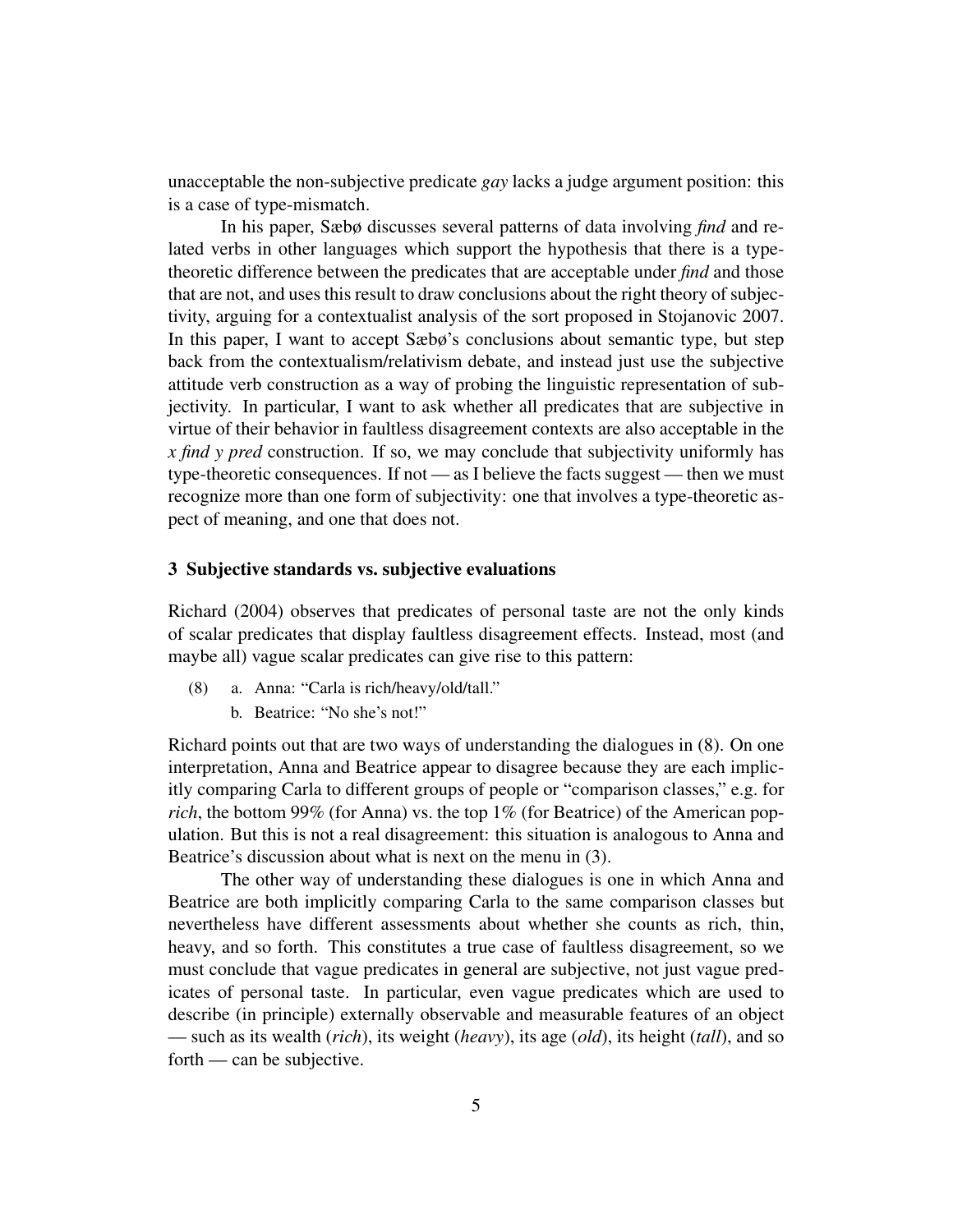However, when we look at acceptability under *find*, we see that there is a subtle contrast between "dimensional" vague predicates such as the ones in (8a) and predicates of personal taste and other "evaluative" vague predicates. (These categories come from Bierwisch 1989.) Consider the latter group first. (9a) illustrates the acceptability of taste predicates under *find*, which we have already discussed; (9b) shows that other kinds of evaluative predicates are also acceptable here.

- (9) a. Anna finds her bowl of pasta tasty/delicious/disgusting.
	- b. Anna finds Carla stimulating/annoying/boring/tedious.

In contrast, similar examples with dimensional vague predicates are odd: $<sup>1</sup>$ </sup>

- (10) a. ?? Anna finds her bowl of pasta big/large/small/cold.
	- b. ?? Anna finds Carla rich/heavy/old/tall.

This contrast is a subtle one, but a systematic examination of a range of data supports the conclusion that there is a real distinction here.

First, these examples can all be improved by adding an adverb that is derived from an unquestionably subjective adjective:

- (11) a. Anna finds her bowl of pasta {surprisingly, remarkably, unusually} big/large/ small/cold.
	- b. Anna finds Carla {annoyingly, disgustingly, irritatingly} rich/heavy/old/tall.

This makes sense if the adverb makes the whole predicate subjective (in the relevant way), which in turn implies that the predicate without the adverb is not subjective (in the relevant way).

Second, if an adjective has both a dimensional and an evaluative sense, *find* disambiguates to the latter. Consider adjectives like *heavy, light* and *dense*, used to describe a piece of cake. In the sentences in (12a), these adjectives can be understood in two distinct ways: as describing objective properties of the cake (its weight or density), or as describing a subjective assessment of the quality of the cake, made in virtue of the experience of tasting it.

- (12) a. This piece of cake is heavy/light/dense.
	- b. I find this piece of cake heavy/light/dense.

<sup>&</sup>lt;sup>1</sup>Note that there is a different sense of *find* meaning 'discover' which is acceptable when the embedded predicate is stage level: *When she returned to the table, Anna found her bowl of pasta cold/??big*. Because this sense of *find* is an achievement verb, while the one I am interested in is stative, I keep my example sentences in the simple present form in order to filter it out.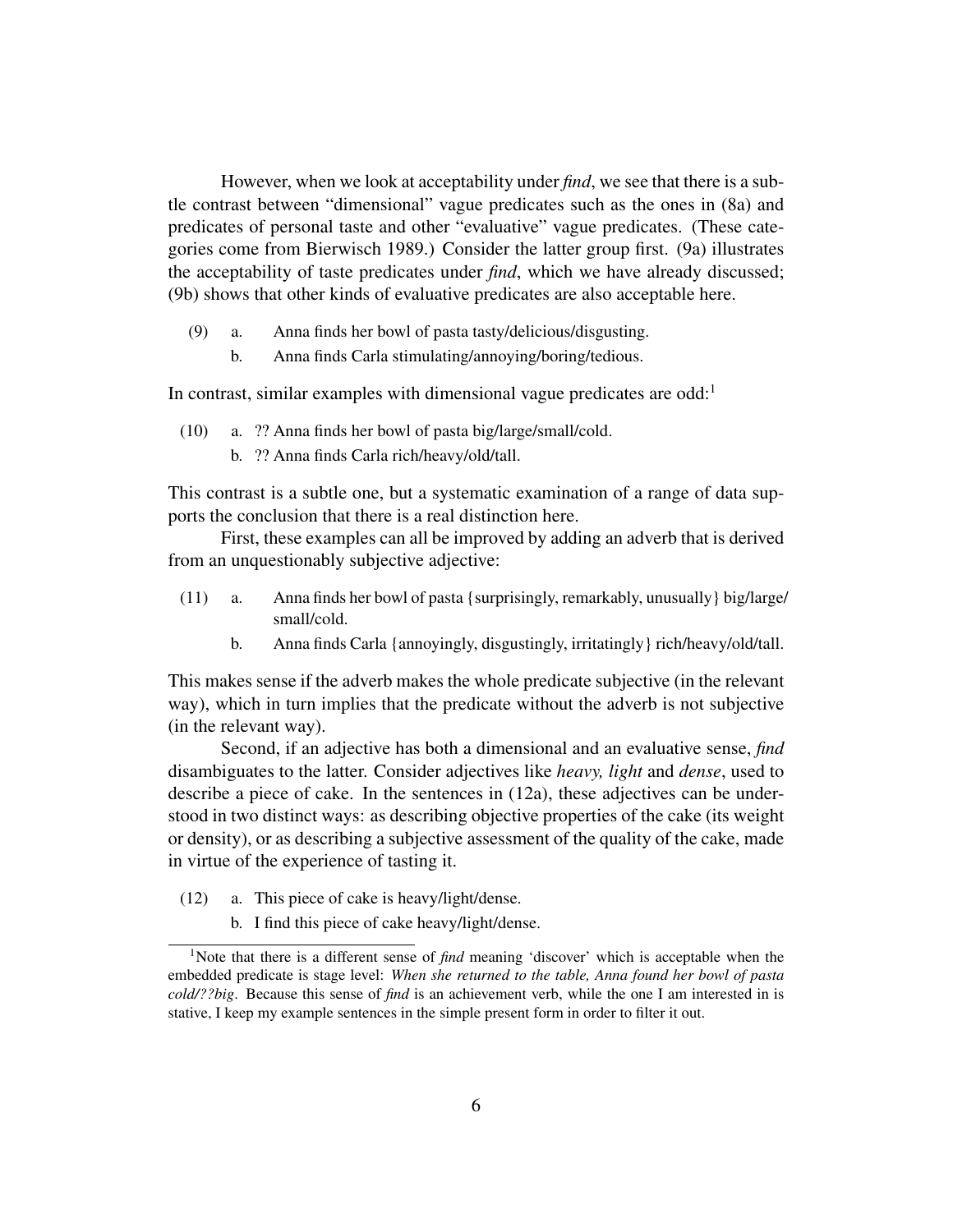The examples in (12b), however, have only the latter reading: these sentences could be felicitously uttered after tasting the cake, but they would be very odd ways to report measurements of its physical properties. This is made particularly clear by the contrast in (13): the use of the measure phrase in (13b) blocks the subjective understanding that is available in (13a), and the resulting sentence is anomalous.

- (13) a. I find this frosting thick.
	- b. ?? I find this frosting 2cm thick.

Finally, and most significantly, the examples in (10) can all be made perfectly acceptable by replacing the verb *find* with the verb *consider*, as in (14).

- (14) a. Anna considers her bowl of pasta big/large/small/cold.
	- b. Anna considers Carla rich/thin/heavy/old/young/short.

The following pair illustrates this context in a particularly clear way. In a situation in which a passenger is checking his luggage for a flight, the attendant could report the fact that his bag exceeds the standard weight allowance by uttering (15a), but not by uttering (15b).

- (15) a. I'm sorry, sir, but the airline considers this bag heavy. You will have to pay an extra baggage fee.
	- b. ?? I'm sorry, sir, but the airline finds this bag heavy. You will have to pay an extra baggage fee.

Similarly, in the discourse in (16), Anna can use *consider* to report her subjective assessment of whether Carla counts as tall in the context (one in which the vague standard is based on the needs of the team), but the corresponding sentence with *find* sounds strange.

- (16) a. Anna: "We need a tall woman to play center on the basketball team."
	- b. Beatrice: "What about Carla? Is she tall?"
	- c. Anna: "I don't consider her tall."
	- d. ?? Anna: "I don't find her tall."

Syntactically, *consider* and *find* have almost identical distributions, and in constructions in which they are fully interchangeable, they appear to have quite similar semantic affects: (17a-b) sound synonymous, and in particular both are understood in a way that relativizes the embedded predicate to the surface subject.

- (17) a. Anna finds the pasta tasty/beautifully presented.
	- b. Anna considers the pasta tasty/beautifully presented.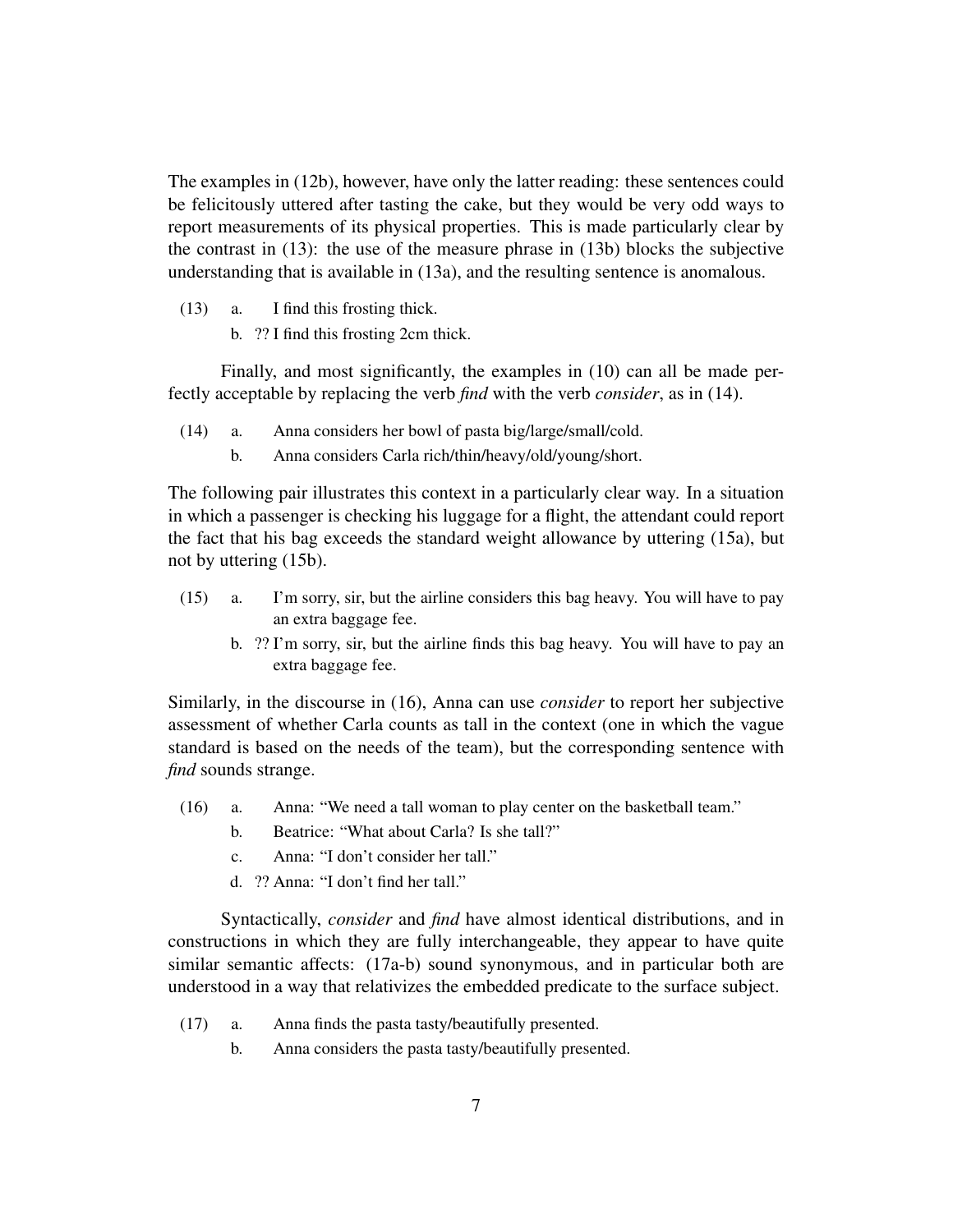However, there is a crucial difference between *find* and *consider*: like *think* and *believe*, *consider* does not require its complement predicate to be subjective:

- (18) a. Homer considers/??finds himself gay.
	- b. Homer considers/??finds trippa alla romana vegetarian.

These facts indicate that despite the similarity in meaning between the constructions in which *find* and *consider* occur, only the former is a "radical judge shifter" in Sæbø's sense. We may then conclude, based on the systematic difference in acceptability in dimensional and evaluative vague predicates under *find* and *consider*, that although the kind of subjectivity manifested by these predicates can give rise to faultless disagreement, it is not linguistically encoded in the same way.<sup>2</sup>

This conclusion can be both strengthened and refined by examining a second set of facts, which highlight another difference between subjectivity in dimensional predicates and subjectivity in evaluative predicates. We have already seen that both classes of predicates give rise to faultless disagreement effects in their vague, positive forms. When we turn to forms that are not vague, such as comparatives, we see that evaluative predicates still give rise to faultless disagreement:

- (19) a. Anna: "The tripe is tastier than the haggis."
	- b. Beatrice: "No, the haggis is tastier than the tripe."
- (20) a. Anna: "Skiing is the most fun!"

- (i) a. ?? Mange forskere Many researchers seem that dinosaurs were extinguished by a violent synes at dinosaurene ble utryddet av et voldsomt kometnedslag for 65 millioner år comet.impact for 65 million years since siden. 'Many scientists SUBJECTIVE ATTITUDE VERB that the dinosaurs were extinguished by a major comet impact 65 million years ago.' b. De synes det er langt til lege. they seem it is far to doctor
	- 'They SUBJECTIVE ATTITUDE VERB it is far to the doctor.'

On the other hand, it may be the case that the dimensional predicates that Sæbø considers in his examples are like the ones discussed above in having both an objective and a subjective sense, with only the latter available in (ib). (The experience of distance can certainly be subjective; see the English examples with *long* below.) This should be a point for future investigation.

<sup>&</sup>lt;sup>2</sup>There is, evidently, some degree of cross-linguistic variation here, or perhaps more likely, different subjective attitude verbs in different languages have slightly different properties. Sæbø (2009) shows that in Norwegian, the subjective attitude verb *synes* (which he glosses as 'seem') is incompatible with nonsubjective predicates, but is nevertheless acceptable with vague dimensional predicates, as shown in (i). (Here I follow Sæbø in just writing SUBJECTIVE ATTITUDE VERB in the free translation, to indicate the difficulty of providing true translations of these constructions.)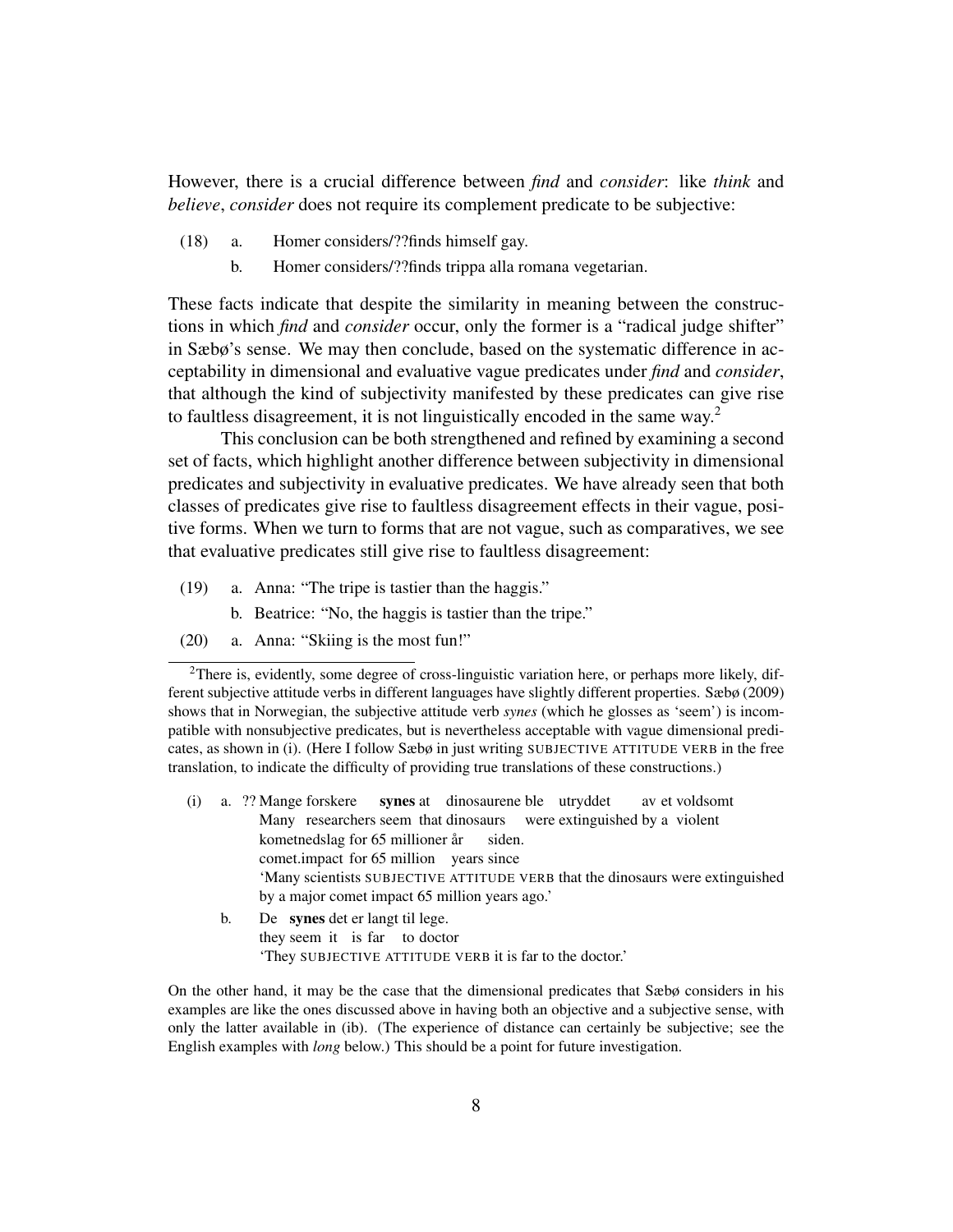- b. Beatrice: "No, skating is the most fun!"
- (21) a. Anna: "Carla is more stimulating/annoying/boring/tedious than David." b. Beatrice: "No, David is more stimulating/annoying/boring/ tedious than Carla."

Comparative forms of dimensional predicates, however, do not give rise to faultless disagreement: in the following dialogues, it is clear that one of Anna or Beatrice is right and the other is wrong.

- (22) a. Anna: "The tripe is colder than the haggis." b. Beatrice: "No, the haggis is colder than the tripe."
- (23) a. Anna: "Skiing is the most expensive!" b. Beatrice: "No, skating is the most expensive!"
- (24) a. Anna: "Carla is richer/taller/heavier/older than David." b. Beatrice: "No, David is richer/taller/heavier/older than Carla."

The same pattern appears in interactions with subjective attitude verbs. Comparative forms of evaluative predicates can be embedded under *find*, but comparative forms of dimensional predicates cannot be (cf. Sæbø 2009):

- (25) a. Anna finds the tripe tastier than the haggis.
	- b. Beatrice finds skating the most fun.
	- c. Anna finds Carla is more stimulating/annoying/boring/tedious than David.
- (26) a. ?? Anna finds the tripe colder than the haggis.
	- b. ?? Beatrice finds skating the most expensive.
	- c. ?? Anna finds Carla richer/taller/heavier/older than David.

Turning to adjectives that have both evaluative and dimensional senses, we see that this polysemy is retained in the comparative form: the disagreement between Anna and Beatrice in (27) can be understood either as a disagreement about their quantitative measurements of the cakes' weight or density (the dimensional senses of the adjectives), or as an argument about their qualitative assessments of the cakes' imprint on their taste/digestion (the evaluative senses of the adjectives).

- (27) a. Anna: "This cake heavier/lighter/denser than that one."
	- b. Beatrice: "No, that cake is heavier/lighter/denser than this one."

However, this disagreement is faultless only on the latter understanding, for example if Anna and Beatrice are food critics. If instead they are food scientists reporting on a set of culinary experiments, then their disagreement is not faultless: one of them is right and the other is wrong, because her measurements were off, or she misread her instruments, or whatever. Similarly, if we report Anna's utterance in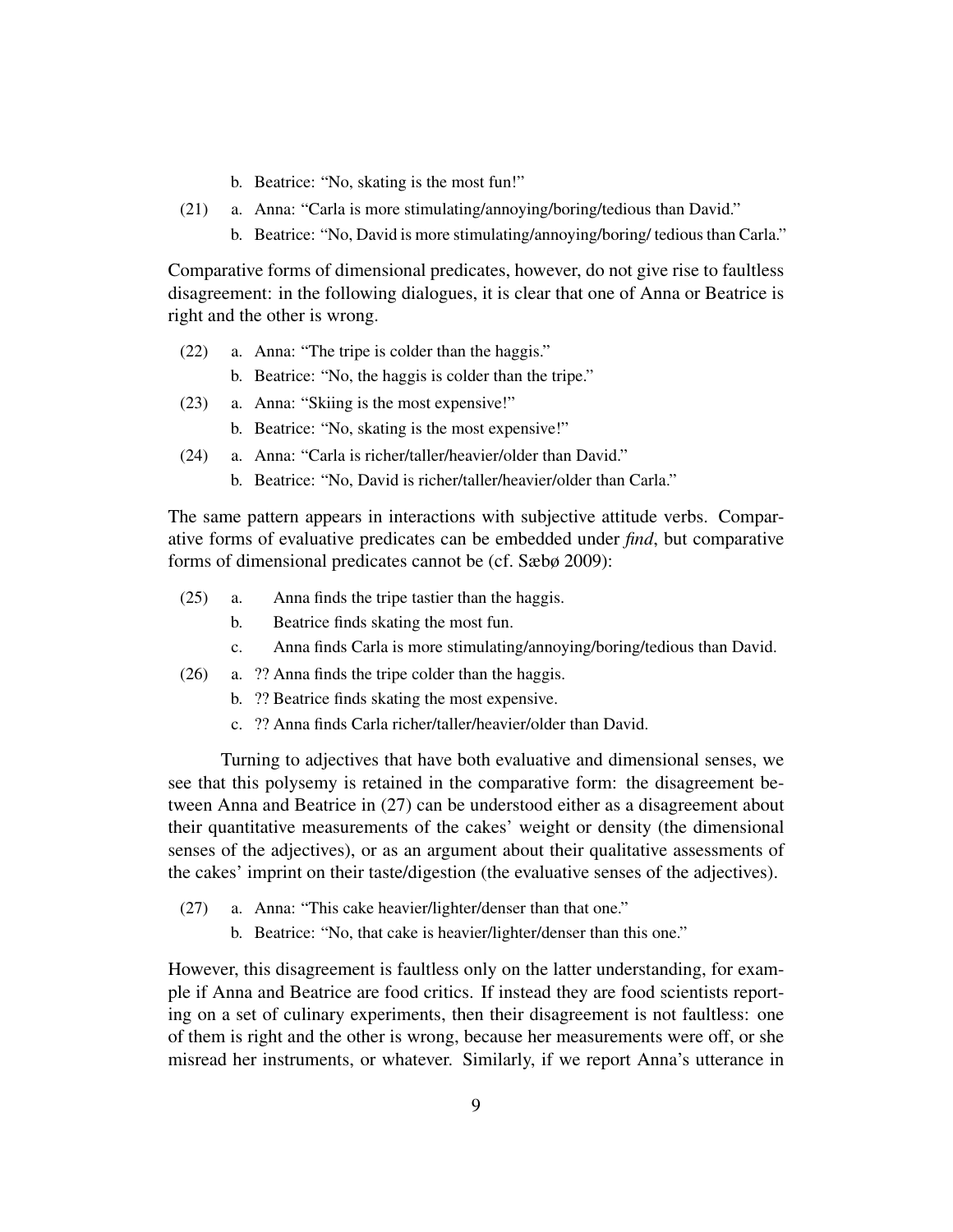(27a) with (28a), it is ambiguous whether we are reporting on her taste experience (as a food critic) or on her measurements (as a food scientist). (28b), on the other hand, can only be understood as a description of Anna's subjective taste experience.

- (28) a. Anna thinks that this cake is heavier/lighter/denser than that one.
	- b. Anna finds this cake heavier/lighter/denser than that one.

This kind of polysemy between an evaluative/qualitative/subjective sense and a dimensional/quantitative/objective sense appears in other classes of predicates as well (i.e., not only predicates that can be used to describe aspects of taste experiences), with similar results. Consider, for example, the dialoge in (29), uttered in a context in which it is an objective fact that the flight from Chicago to Tokyo takes 13 hours and 5 minutes, while the flight from Chicago to Hong Kong takes 15 hours and 40 minutes.

- (29) a. Anna: "The flight from Chicago to Hong Kong is longer than the one from Chicago to Tokyo."
	- b. Beatrice: "No, the flight from Chicago to Tokyo is longer than the one from Chicago to Hong Kong."

There is one reading of (29) in which Anna is right and Beatrice is wrong. There is, however, a second reading in which their disagreement is faultless, but the disagreement has to do with their subjective experiences of the flight time, rather than about the objective durations of the flights. On the latter, subjective reading, Beatrice could justify her claim in virtue of the fact that she has to fly coach from Chicago to Tokyo, but gets to fly first class from Chicago to Hong Kong, and we could report her view using either (30a) or (30b). On the former, objective reading, in which Beatrice is wrong about the objective difference in flight time, only (30a) is an appropriate description of her mental state.

- (30) a. Beatrice thinks that the flight from Chicago to Hong Kong is longer than the flight from Chicago to Tokyo.
	- b. Beatrice finds the flight from Chicago to Hong Kong longer than the flight from Chicago to Tokyo.

The facts that we have examined so far support two generalizations. First, vague, positive form scalar predicates give rise to faultless disagreement effects across the board, but only evaluative positive form scalar predicates are acceptable under *find*. Second, only evaluative scalar predicates in the comparative form (which is not vague; see Kennedy 2011) show faultless disagreement effects and acceptability under *find*; comparative forms of dimensional scalar predicates do not. The conclusion to be drawn from these generalizations is that the kind of subjectivity associated with vagueness — subjectivity about whether or not an object meets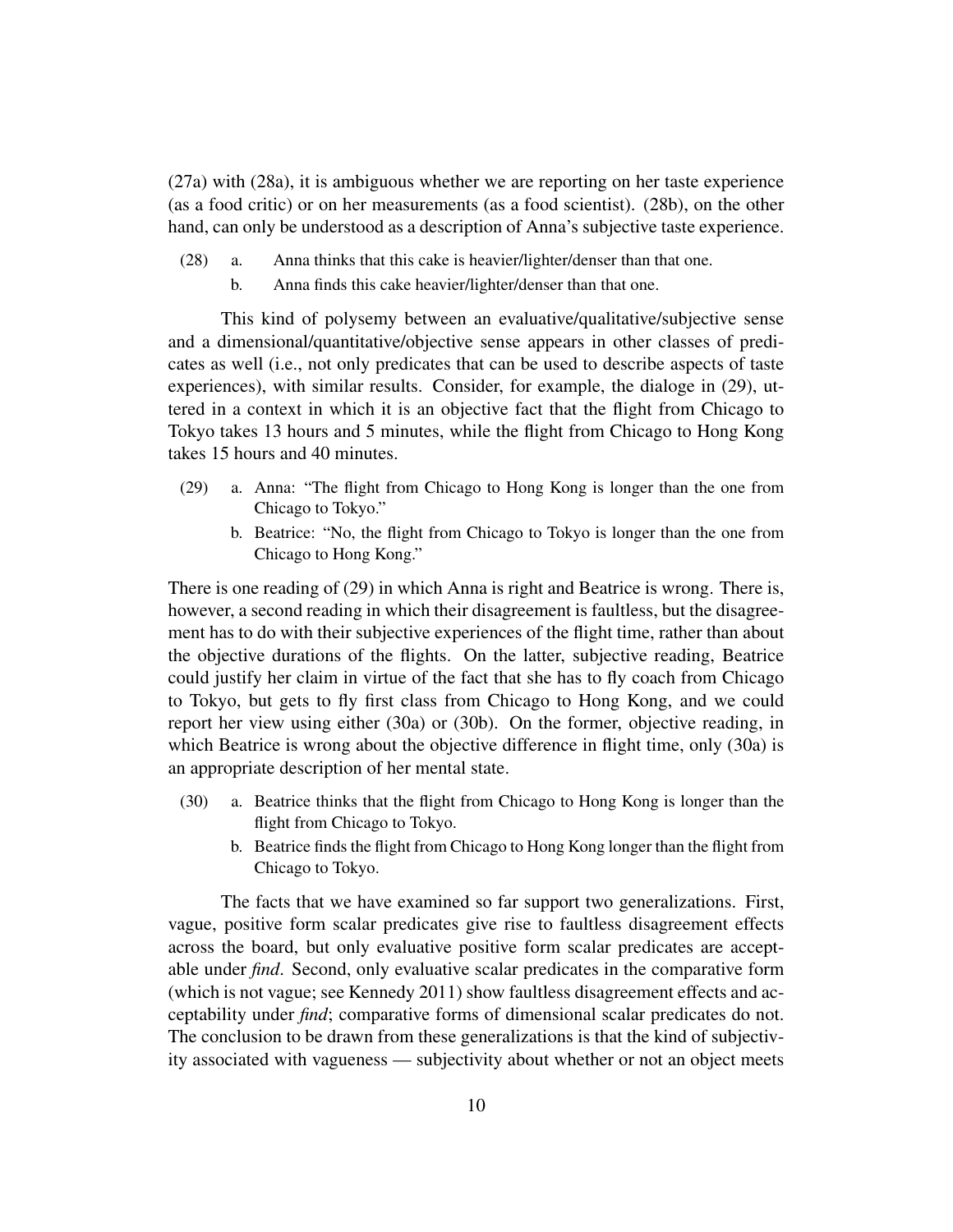a standard for satisfaction of the predicate — must be distinguished from the kind of subjectivity associated with evaluativity — subjectivity about an assessment of an object's qualities — because only the latter licenses embedding under subjective attitude verbs. In particular, the facts suggest that the component of meaning that is responsible for making a predicate one that expresses a qualitative assessment has a representational, type-theoretic status that the component of meaning that is responsible for making a predicate one that expresses a relation to a vague standard does not. Let us now see how this observation fits in to current thinking about vagueness and evaluativity.

### 4 Vagueness

Richard's observation that vague predicates in general give rise to faultless disagreement effects is, from one perspective, unsurprising, as a number of researchers have argued for an essentially relativistic semantics for vague predicates. For example, Bogusławski (1975) proposes that a vague scalar predicate is true of an object just in case the value of the object on the relevant scalar continuum is "conspicuous," "noteworthy" or "sufficient to attract attention." Similarly, Fara 2000 claims that an object satisfies a vague scalar predicate just in case the degree to which it manifests the relevant scalar property is "significant," and uses this semantic analysis to explain the phenomenological properties of vague predicates. Both of these characterizations imply that the interpretation of a vague form is relativized to some agent: the entity relative to whom conspicuousness, noteworthiness, or significance is assessed.<sup>3</sup>

Moreover, given common assumptions about the compositional semantics of gradable predicates, the fact that the positive form of adjectives like *rich, tall* and *old* gives rise to faultless disagreement while the comparative form does not, is also unsurprising. This is because a core semantic difference between the positive and comparative forms — one that must be captured by any empirically adequate semantic analysis of gradable predicates — is that the latter lacks whatever semantic (or pragmatic) features give rise to the vagueness of the former, and simply expresses an asymmetric ordering relation. In a Fara-style analysis, for example, *tall* expresses the interest-relative, vague property of having a degree of height that significantly exceeds some threshold (for a comparison class); *taller than David*, on the other hand, expresses the non-relativistic, non-vague property of having a degree of height that exceeds David's degree of height.

 $3$ This position has been called into question by Stanley (2003) on the grounds that we can have beliefs about the truth or falsity of a sentence like *Mt. Everest is tall* without having beliefs about any agent relative to whom Mt. Everest's height is supposed to be conspicuous, noteworthy or significant.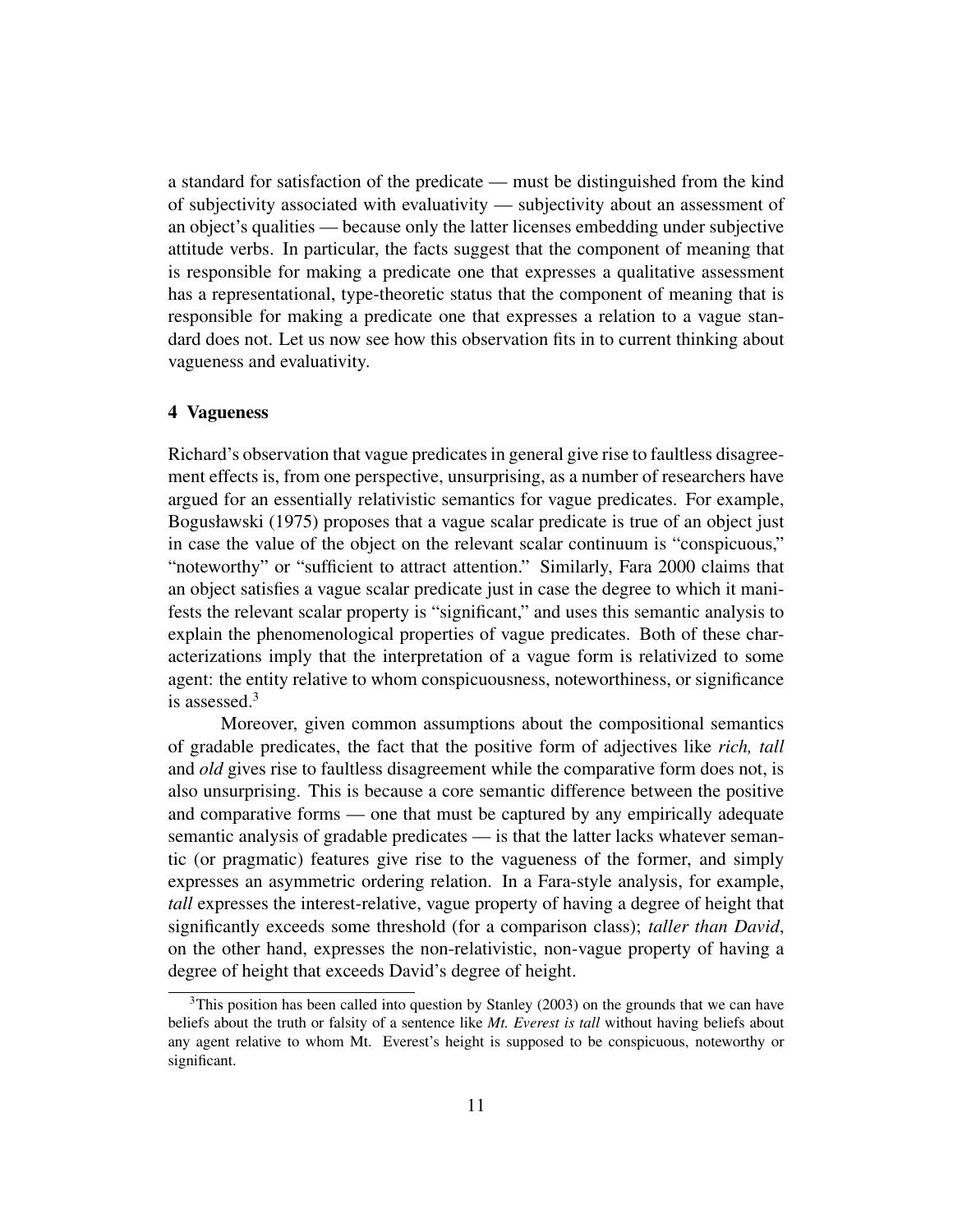In many analyses of gradable adjectives and their various forms, this difference between positive and comparative is accounted for by hypothesizing that the adjectival root does not express a property on its own, but instead just introduces a mapping between individuals and scalar values, or degrees.<sup>4</sup> This basic idea is implemented in different ways in the literature; since these differences are not relevant to the questions I am asking here I will assume without argument the implementation in Kennedy 1999, in which gradable adjectives denote functions from objects to degrees: they combine with an individual and return a measure of how much that individual manifests a particular type of scalar value, such as height, age or wealth, as shown in (31).

(31) a.  $\llbracket \text{tall} \rrbracket = \text{height}_{\langle e,d \rangle}$ b.  $\llbracket old \rrbracket = \mathbf{age}_{\langle e,d \rangle}$ c.  $\lbrack \lbrack rich \rbrack = \textbf{wealth}_{\langle e, d \rangle}$ 

Gradable adjectives are converted into properties through composition with degree morphology, which in turn give rise to the observed differences in meaning between different forms of the adjective. Among the inventory of degree morphology in English is the comparative morpheme COMP (realized as the degree word *more* or the suffix *-er*) and, by hypothesis, a phonologically null positive form morpheme POS. It is the difference in meaning between these two morphemes that derives the differences in meaning between the positive and comparative forms, and which can in turn be used to explain their difference in faultless disagreement contexts.

The comparative morpheme maps the adjective onto a property that is true of an object iff its degree on the relevant scale exceeds the degree introduced by the *than*-constituent, as shown in given in (32).

$$
(32) \quad \text{[COMP]} = \lambda g_{\langle e,d \rangle} \lambda d_{than} \lambda x. g(x) \succ d_{than}
$$

The positive morpheme, on the other hand, maps the adjective onto a property that is true of an object iff its degree on the relevant scale is above a contextually appropriate threshold or "standard," e.g. one that represents the minimum value required to have a significant or noteworthy degree of the relevant property in the context of utterance. Its denotation is given in (33), where  $\text{strad}(q)$  represents "the standard

<sup>4</sup>Every semantic analysis of positive and comparative gradable predicates must include some way of deriving the difference in vagueness between the two forms. The approach that I present here is one way of doing so, but there are others which maintain the view that adjectives (both positive and comparative) denote properties (see e.g. Wheeler 1972; Kamp 1975; Klein 1980; van Rooij 2011). I adopt a degree-based, decompositional semantics of gradable adjectives here mainly because it allows for a transparent characterization of the difference between positive and comparative adjectival predicates, but I suspect that my central claims could be restated in terms of a different set of initial assumptions.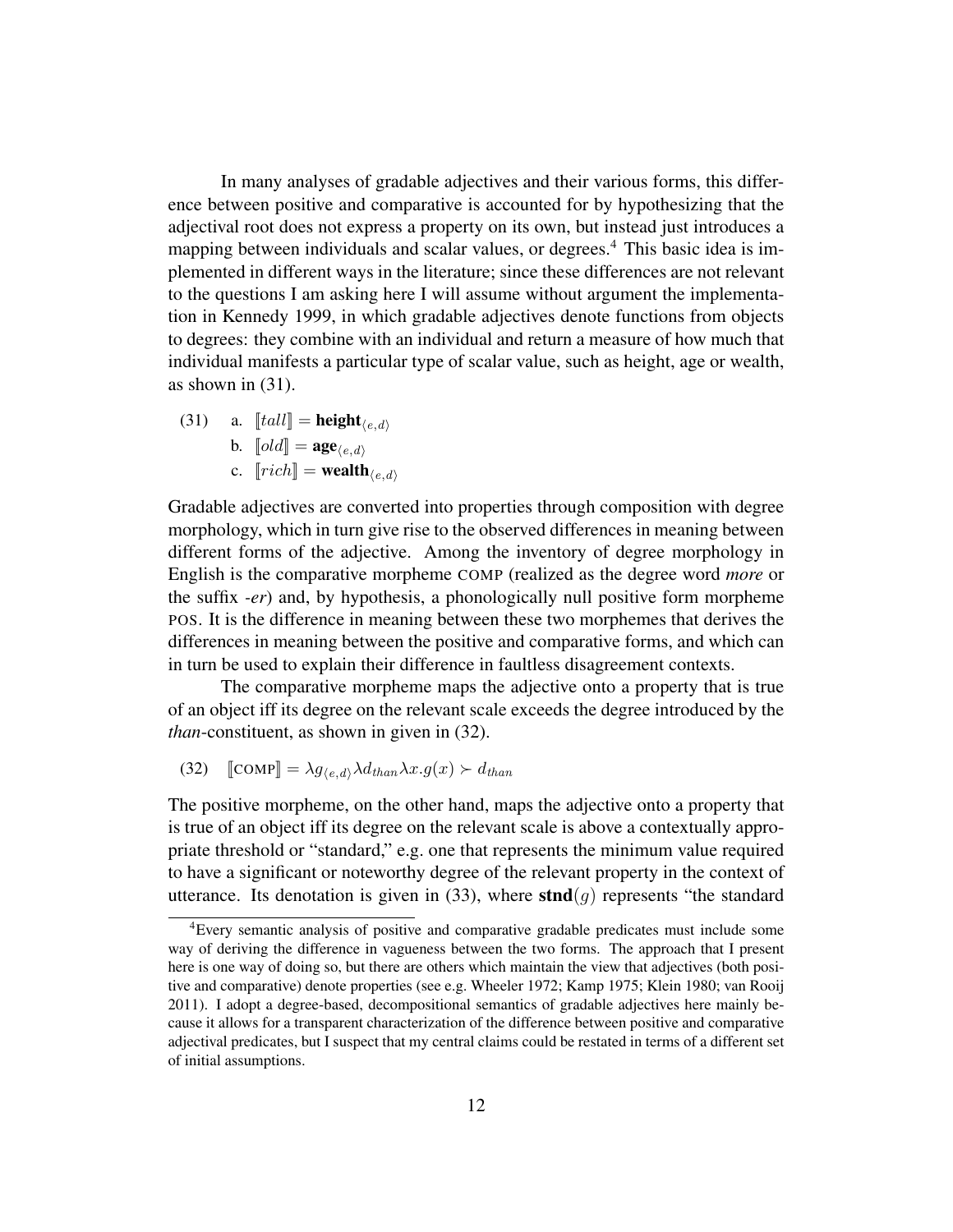appropriate for the kind of measurement encoded by  $q$ ," which, for the sake of this discussion, I am assuming to be computed in a Fara-style way.

(33)  $[\![\ensuremath{\text{POS}}\!] = \lambda g_{\langle e,d\rangle} \lambda x. g(x) \succeq \text{stnd}(g)$ 

The denotations of the comparative and positive forms of the adjectival root *tall*, according to this analysis, are as shown in (34).

(34) a.  $\text{[COMP]}([\text{[tall]}]) = \lambda y \lambda x. \text{height}(x) \succ d_{than}$ b.  $\text{[pos]}(\text{[tall]}) = \lambda x. \text{height}(x) \succ \text{stnd}(q)$ 

The comparative denotes a property that is true of an object just in case its height exceeds the degree introduced by the *than*-constituent. This is a precise property, and is moreover fully objective, since whether it holds of an object or not is fully determined by facts about that object's height. The positive, on the other hand, denotes the property of having a height that exceeds a standard of significance or noteworthiness, which is both vague (Fara 2000), and certainly subjective, since whether it holds of an object depends not only on that object's height, but also on some subjective assessment of significance (Richard 2004).

With these semantic assumptions in hand, we predict the following pattern: positive form adjectives should be subjective; comparative form adjectives should not be. If we restrict our empirical focus to dimensional adjectives and our diagnostics to faultless disagreement, this is indeed what we see, but once we broaden our empirical domain to include evaluative adjectives, and add subjective attitude verbs to our set of diagnostics, the picture becomes more complex. The following table summarizes the pattern we observed in the previous section:

|      |             | POSITIVE               | <b>COMPARATIVE</b> |
|------|-------------|------------------------|--------------------|
| (35) | DIMENSIONAL | +FD. -FIND             | -FD, -FIND         |
|      | EVALUATIVE  | $\parallel$ +FD, +FIND | $+FD$ , $+FIND$    |

What this table makes clear is that vagueness (i.e., positive form semantics) is a sufficient condition for faultless disagreement effects with scalar predicates, but not a necessary one. Vagueness is neither a necessary nor a sufficient condition for embedding under *find*, however; in fact, vagueness does not correlate with acceptability under *find* at all. Instead, whether a scalar predicate is acceptable under *find* correlates with the evaluative/dimensional distinction: based on the data we have seen, evaluativity is both a necessary and a sufficient condition for embedding under *find*. The behavior of comparative forms of evaluative adjectives shows moreover that evaluativity is a sufficient condition for faultless disagreement.

One conclusion to be drawn from these facts, if Sæbø (2009) is correct that a predicate is acceptable as the complement of *find* just in case it semantically selects for a judge (i.e., if its semantic type is such that it requires saturation by an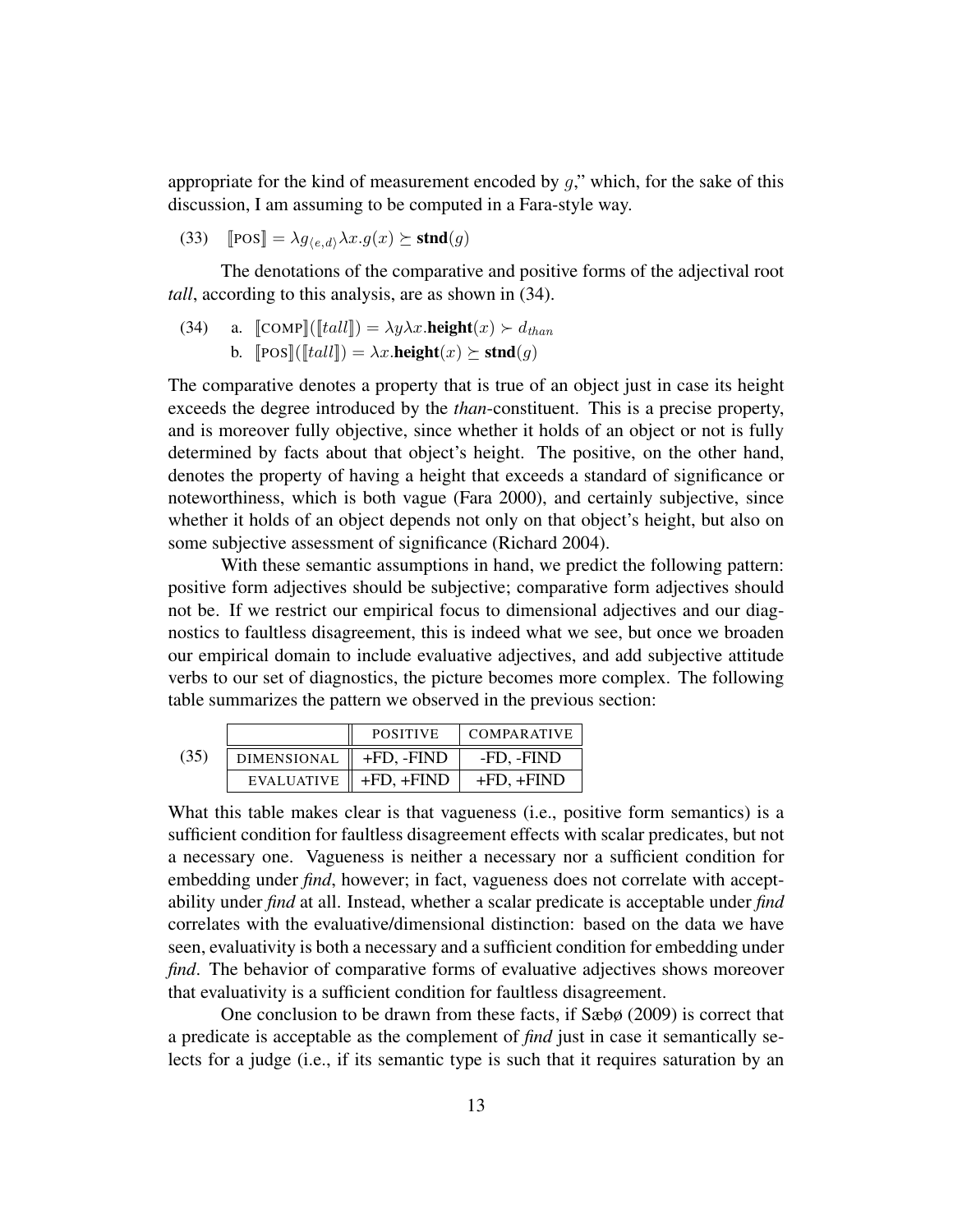individual-denoting expression which is interpreted as the source of subjective assessment), is that the kind of subjectivity introduced by vagueness is not one that is reflected in semantic type. Putting things in terms of the compositional assumptions introduced above: the judge argument is not introduced by POS, but rather by the adjective, since the crucial factor determining acceptability under *find* is not positive vs. comparative (vague vs. not vague), a distinction that comes from the functional elements, but rather evaluative vs. dimensional, a distinction that comes from the lexical items. $5$ 

There are a number of plausible ways of explaining and analyzing the subjectivity of vagueness: relativistically, in virtue of a particular semantics of the positive form (Richard 2004); at a more discourse/pragmatic level, in virtue of the dynamics and uncertainty of vague standards (Barker 2002); or in some other way which does not have the same type-theoretic consequences as the kind of subjectivity that we see with (both positive and comparative) evaluative predicates. Identifying the best model of this kind of subjectivity is not a goal of this paper; instead, I want to focus on the question of how to model the kind of subjectivity manifested by evaluative predicates. We have seen that evaluative predicates must be distinguished from dimensional ones, in both their positive and comparative forms, in a way that licenses embedding under *find*. Following Sæbo, I take this distinction to be a type-theoretic one; the semantic question that now needs to be answered is what this distinction corresponds to in terms of meaning. In the next section, I will propose an answer to this question that builds on previous work by Kennedy and McNally (2010) on the semantics of color adjectives.

## 5 Evaluativity as qualitative assessment

One of the conclusions of the previous section, based on the interaction of adjective class and acceptability of embedding under the subjective attitude verb *find*, is that the dimensional/evaluative distinction is a type-theoretic one. The most straightforward way of capturing this distinction is to say that it is lexical, and indeed, this is the route taken in Bierwisch 1989, the most comprehensive discussion of the dimensional/evaluative distinction in the literature, but unfortunately not one that will help to explain the patterns we have seen in this paper. Specifically, Bierwisch proposes that the difference between dimensional and evaluative adjectives is that the former lexically encode degree functions, much in the way described in the previous section, while the latter are underlyingly "regular" (type  $\langle e, t \rangle$ ) prop-

<sup>5</sup>Sæbo actually draws the opposite conclusion, based on facts like those discussed in footnote 2; what we need to do now is reassess the examples he discusses with the evaluative/qualitative vs. dimensional/quantitative distinction in mind.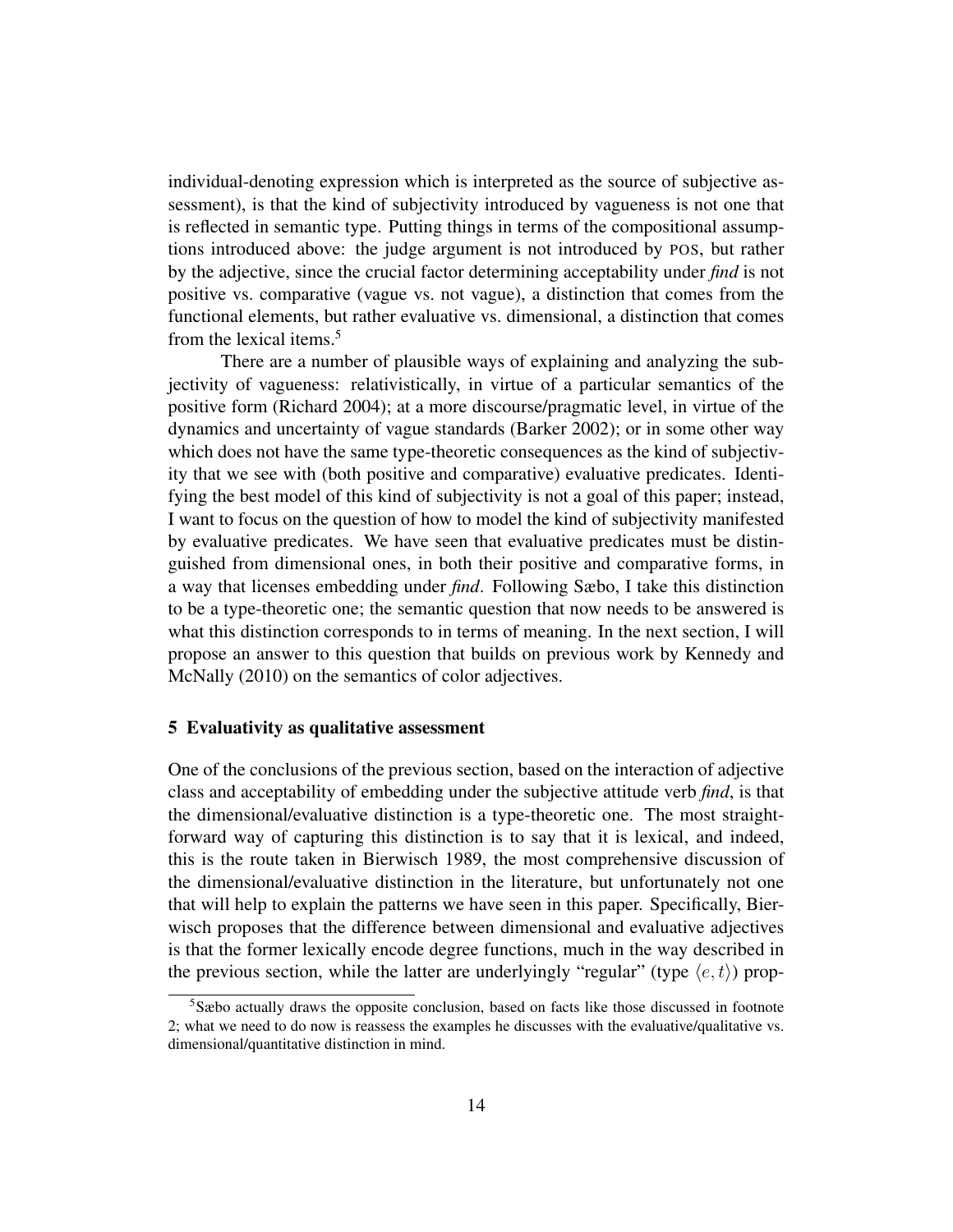erties. Their gradable meanings are derived using a special mapping function that turns them into degree predicates, and which accounts for various entailment patterns that Bierwisch wants to explain, but which does not introduce anything like a judge argument, and so does not give us a way of explaining the different pattern of acceptability of dimensional and evaluative adjectives under *find*.

Instead, what we would like to be able to say is something like the following. Dimensional adjectives are regular type  $\langle e, d \rangle$  measure functions of the sort listed in (31), which combine with degree morphology to derive various kinds of properties as outlined above. Evaluative adjectives, on the other hand, denote judgedependent, "subjective measure functions" and have the semantic type  $\langle e, \langle e, d \rangle \rangle$ . However, merely saying that the two classes of adjectives differ in semantic type in this way is not enough; we also need to say what the difference in actual meaning is. In other words, we need to make some sense of what it means to say that an evaluative adjective denotes a "subjective measure function."

As a starting point, let us take a look at adjectives like *salty, sugary, watery*, and so forth, which are similar to *heavy* and *dense* in that they have both quantitative senses and qualitative ones.<sup>6</sup> (36), for example, can be understood either as in (36a) or as in (36b). (I focus on comparatives here to eliminate any role of vagueness, but the same kinds of patterns hold for the non-comparative forms as well.)

- (36) This dish is saltier than that one.
	- a. This dish contains more salt than that one.
	- b. This dish has a more (subjectively) salty quality than that one

These readings are truth-conditionally distinct. If the dishes in question contain different amounts of salt, but for some reason the salt taste is undetectable, then (36) is true on the (a) reading and false on the (b) reading. If the dishes actually contain no salt, but one tastes saltier than the other for some reason, then (36) can be true on the (b) reading and false on the (a) reading. Furthermore, disagreement dialogues and *find* distinguish the two readings in the expected way. Anna and Beatrice's disagreement in (37) is faultless only on the qualitative understanding of *saltier*, and only the qualitative understanding is present under *find* in (38).

- (37) a. Anna: "This dish is saltier than that one."
	- b. Beatrice: "No, that dish is saltier than this one."
- (38) I find this dish saltier than that one (even though I know that it contains less salt).

<sup>6</sup> In the discussion of *heavy* and *dense* in Section 3, I referred to their dimensional senses as "quantitative" and their evaluative senses as "qualitative." I think that the quantitative/qualitative distinction is the more general one, of which the dimensional/evaluative distinction is a subtype, for reasons that will become clear as we move forward.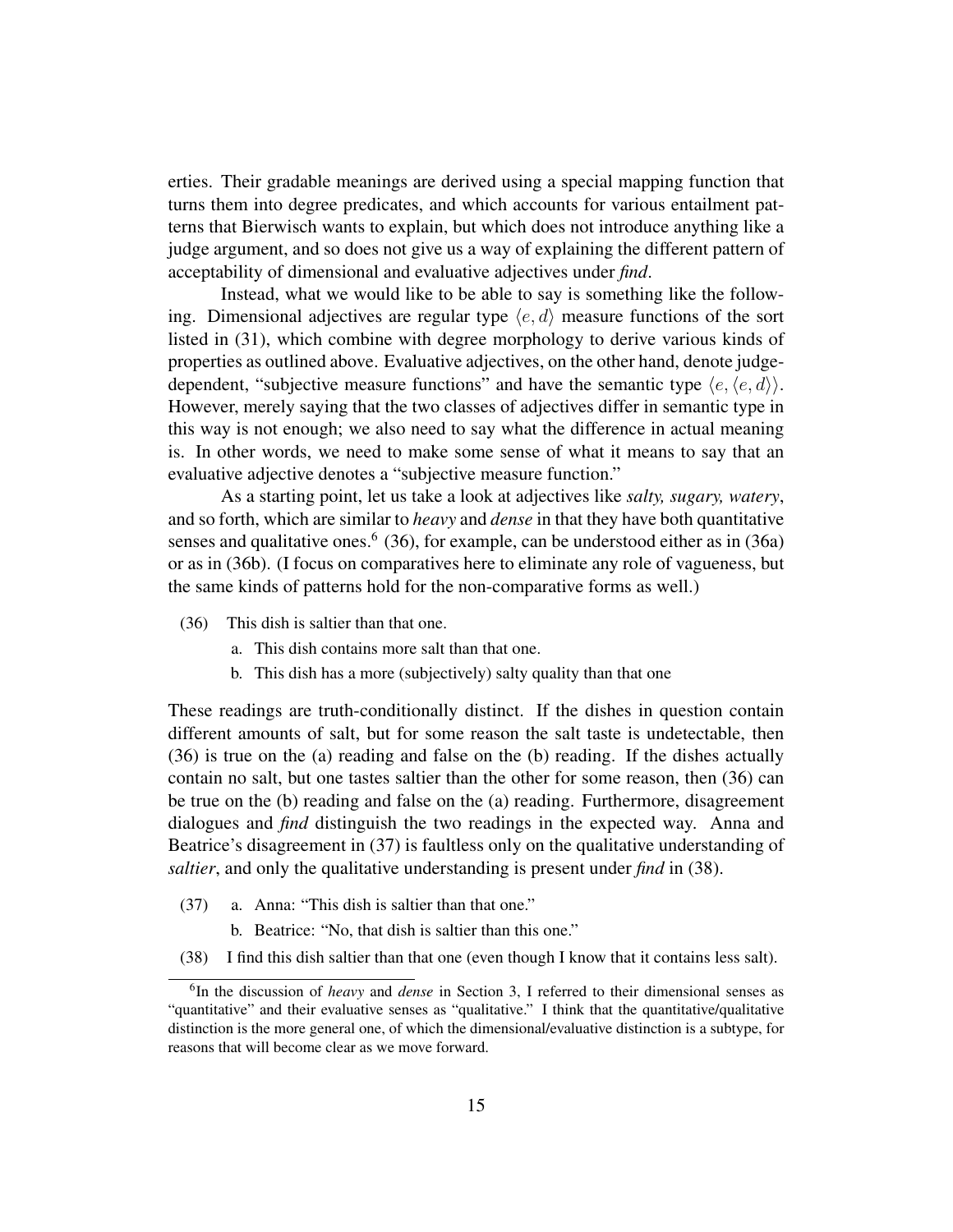Adjectives of tastes (which are different from adjectives of personal taste), such as *salty, sugary*, and so forth, are derived from nouns, and in this respect are similar to another class of adjectives which show a quantitative/qualitative ambiguity: color words (Kennedy and McNally 2010). For example, (41) can be understood either quantitatively, as in (41a), or qualitatively, as in (41b), and the two readings can be teased apart through the use of different modifiers, as shown in (40).

- (39) This leaf is greener than that one.
	- a. More of this leaf is green than that one.
	- b. This leaf is qualitatively closer to "pure green" than that one.
- (40) a. The leaf is completely green. *quantitative* b. The leaf is perfectly green. *qualitative*

Adapting Bierwisch's (1989) analysis of evaluative adjectives, Kennedy and McNally account for this ambiguity by hypothesizing that the basic meaning of a color word is the nominal one, which they take to be the name of a color (a kind), and that there are two ways of deriving a meaning as a gradable adjective.<sup>7</sup> One way involves mapping the nominal meaning to an adjective meaning that measures the quantity of (the relevant) color manifested by the object; the other way is to map the nominal meaning to an adjective meaning that measures the quality of (the relevant) color manifested by the object. Kennedy and McNally give a decompositional semantics which makes use of two primitive functions quant and qual which, when combined with a color noun meaning, derive the respective qualitative and quantitative adjective meanings, as in (41)

- (41) a.  $\llbracket [N \text{ green}] \rrbracket = \text{green}$ , the name of a kind
	- b.  $[[A<sub>quant</sub> green]] = \lambda x$ .**quant**(green)(x): a function from an individual x to a degree which represents the quantity of green manifested by  $x$
	- c.  $[[A_{qual} \text{green}]] = \lambda x.\text{qual}(\text{green})(x)$ : a function from an individual x to a degree which represents the quality of **green** manifested by  $x$

I would like to suggest that predicates of tastes — and predicates that involve qualitative assessment more generally — should be analyzed in basically the same way, with one crucial modification: expressions whose meanings are defined in terms of qual have an extra argument that corresponds to the source of qualitative assessment, which I will represent as an index on the qual function. The two senses

<sup>&</sup>lt;sup>7</sup>Kennedy and McNally also introduce a third, non-gradable adjective meaning for color words, which is not relevant for the current discussion. See Hansen (2011) for detailed assessment of Kennedy and McNally's proposals.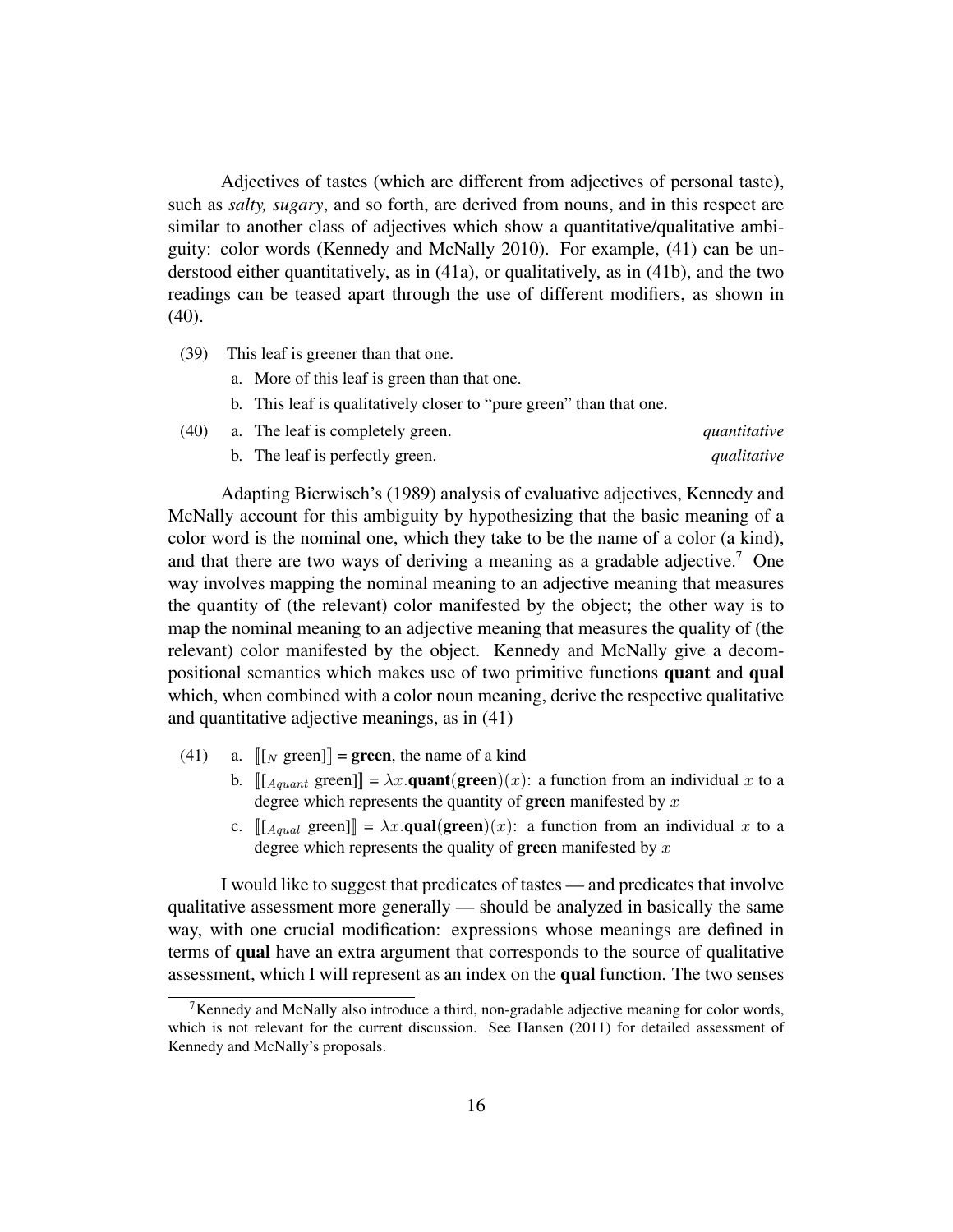of *salty* can then be characterized formally as in (42), where salt is the denotation of the noun *salt* (a kind).

(42) a.  $[[\Delta_{quant} \text{ salty}]] = \lambda x.\text{quant}(\text{salt})(x)$ b.  $\llbracket [A_{quad}]$  salty $]\rrbracket = \lambda x \lambda y$ .qual<sub>y</sub>(salt)(x)

 $(42a)$  is a measure function that maps its argument x onto a degree that represents the quantity of **salt** manifested by x: how much salt it contains. (42b), on the other hand, is a "subjective measure function" which maps its argument  $x$  onto a degree that represents the quality of **salt** manifested by x according to  $y$  — it gives a measure of  $y$ 's subjective assessment of  $x$  in relation to salt.

The intuition underlying this proposal is that qualitative measurements are distinct from quantitative ones in being relativized to a source of qualitative assessment, and that this difference is reflected in the argument structure of the predicates used to make the relevant kinds of measurements. In particular, this distinction is reflected type-theoretically in a way which, following Sæbø (2009), can explain the difference in acceptability of qualitative vs. quantitative meanings under *find*: qualitative meanings of adjectives like *salty* have a judge argument which can be saturated by the surface subject of *find*; quantitative meanings of the same adjectives do not.  $8$ 

Adjectives of tastes like *salty, sugary, watery* have both qualitative and quantitative interpretations, as do adjectives based on dimensional concepts like weight (*heavy*), elapsed time (*long*) and density (*dense*), as we have seen. There are, I suspect, many other adjectives that pattern in the same way; adjectives based on

- (i) a. ?? I find this object green/blue/red/yellow.
	- b. I consider this object green/blue/red/yellow.

I would like to suggest that the problem with (ia) is not that the qualitative meaning of color words should be analyzed in some other way, but rather that color words are special in that their judge arguments are lexically saturated by an argument that has the semantic consequence of making the source of qualitative assessment the "normal observer;" in Lasersohn's (2005) terms, they are obligatorily EXOCENTRIC. This can be viewed as a consequence of the fact that although color can be manifested either quantitatively or qualitatively, the qualitative experience of color is something that is taken to be shared across individuals, rather than subject to individual variation in the way that experiences of taste, etc. are. Color adjectives do give rise to faultless disagreement patterns, as discussed in Hansen 2011, but this is arguably due to the fact that they are vague, albeit possibly in ways that involve more multidimensionality than the kinds of vague predicates discussed in Section 3.

 $8$ An apparent problem for this proposal — or at least for the specific hypothesis that the qualitative/quantitative ambiguity that I have identified with the evaluative/dimensional distinction is the same as the qualitative/quantitative ambiguity that Kennedy and McNally (2010) posit for color words — is that color words are not embeddable under *find*, even when understood qualitatively: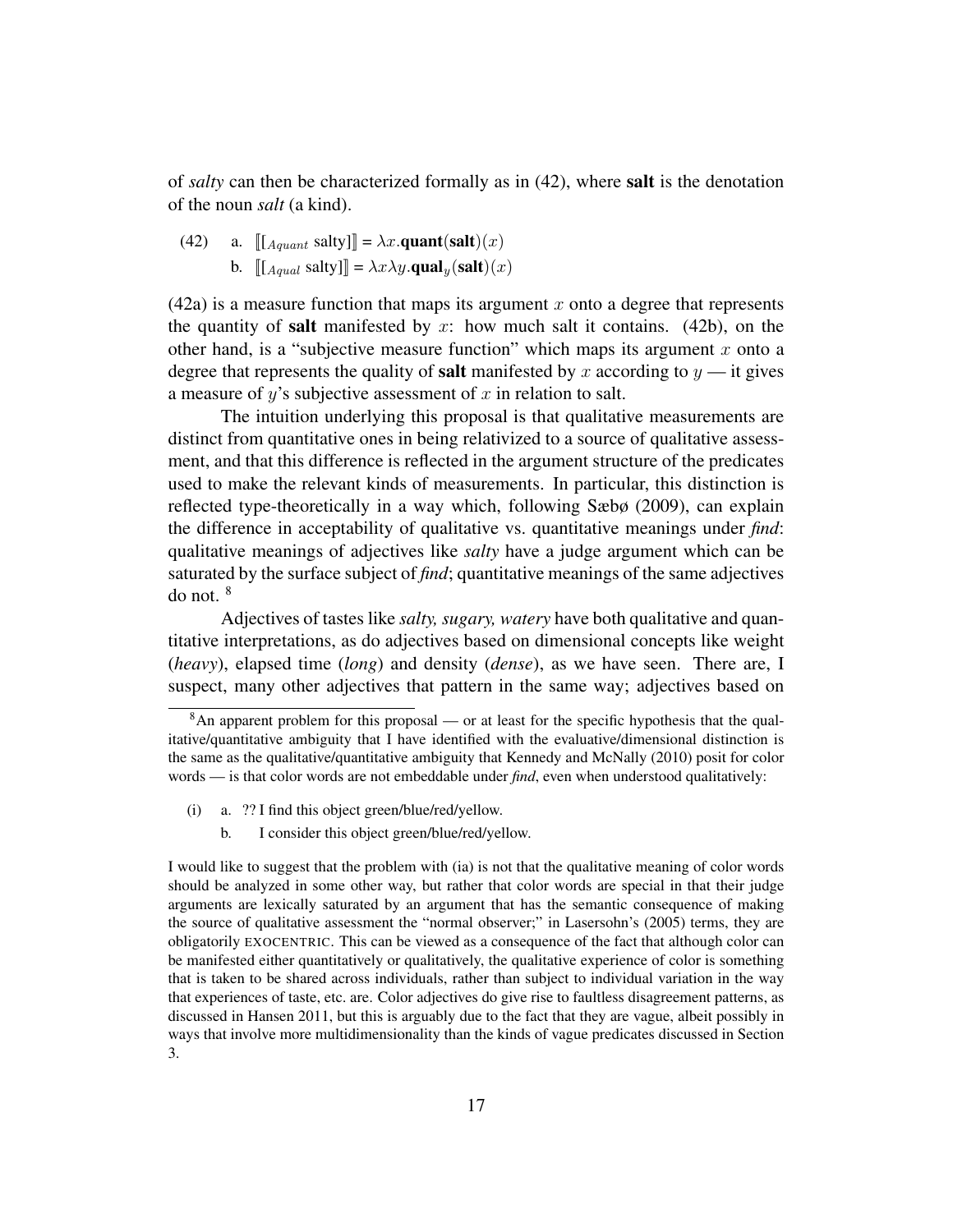substance terms, such as *plastic, metallic, wooden, icy*, and so forth provide one class of examples. At the same time, there are some adjectives which appear to have only quantitative readings (e.g., *tall* and *rich*), and many which appear to have only qualitative meanings (e.g., predicates of personal taste). This could indicate that these adjectives lexicalize one meaning but not the other, but it may also simply indicate that there are concepts which are naturally mapped to both quantitative or qualitative measurements, while others are naturally mapped only to one kind of measurement or the other. For example, it is natural to talk about a subjective experience of the salt manifested by a particular bowl of soup, but a bit odd (though maybe not impossible) to talk about the subjective experience of the height manifested by a particular individual. Likewise, it is natural to talk about an objective measurement of the quantity of salt in a bowl of soup, absent any subjective experience of it, but it is not so natural to talk about the objective quantity of taste in the soup, without any subjective experience of it.

In any case, I take the existence of a large class of adjectives that display a quantitative/qualitative ambiguity, and the fact that the two readings give rise to different patterns of distribution under *find* (as well as to other distributional differences of the sort observed by Kennedy and McNally 2010), as evidence for the core hypothesis that the analysis presented here aims to capture: that adjective meanings can be broken down into a basic concept term that provides some dimension of measurement, plus either a quantitative or (relativized) qualitative way of measuring an object relative to that dimension. Whether the particular implementation of this hypothesis presented above is the best way to capture the qualitative/quantitative distinction remains to be seen. I myself doubt that it is, and suspect that a more explanatory account will emerge out of careful thought about the basic elements of predicate meaning, and also by a close examination of languages in which predicate expressions show more grammatical complexity than they do in English (see, for example, Koontz-Garboden and Francez 2010). That said, the current proposal is at least based on a pattern of linguistic behavior that has some generality, and so hopefully represents a first step towards a more satisfying and explanatory analysis.

### 6 Conclusion

In this paper, I have compared different classes of scalar predicates relative to two diagnostics of subjectivity: faultless disagreement effects and acceptability under the subjective attitude verb *find*. We have seen that these diagnostics provide the basis for distinguishing two types of subjectivity: the kind that of subjectivity manifested by vague predicates, which triggers faultless disagreement but does not ensure embeddability under *find*, and the kind of subjectivity manifested by evaluative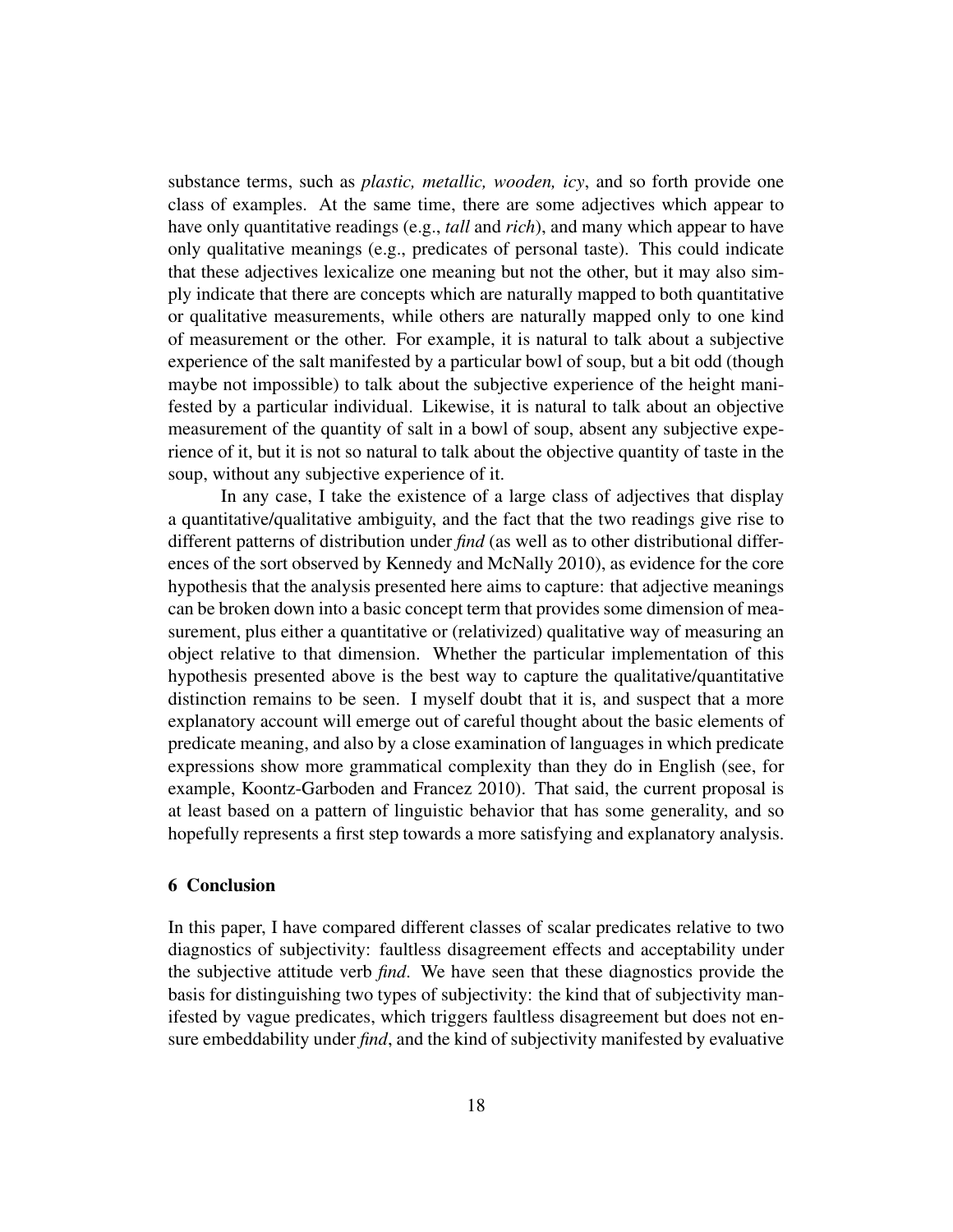predicates, which ensures embeddability under *find* and also triggers faultless disagreement, independent of vagueness. Following Sæbø (2009), I have assumed that acceptability under *find* is a function of semantic type, and I proposed a lexical semantic analysis of evaluativity as judge-dependent qualitative assessment that builds on Kennedy and McNally's (2010) analysis of quantitative vs. qualitative meanings of color adjectives. This means that the analysis is committed to a contextualist semantics for the class of predicates which involve qualitative assessment, which, according to the diagnostics discussed in this paper, include predicates of personal taste. This is a conclusion already reached by Sæbø (2009) (who advocates in particular the contextualist analysis proposed in Stojanovic 2007).

An open question, then, is how to reconcile a contextualist semantics for predicates of personal taste and other predicates of qualitative assessment, which is justified on a purely grammatical basis by the interaction with subjective *find*, with the fact that they can be used in dialogues that appear to express genuine disagreement. (Recall from Section 2 that the problem that the faultless disagreement pattern presents for a contextualist semantics is not faultlessness, but disagreement.) Unfortunately, this is not a question that I can satisfactorily answer at this time, but let me finish this paper with a few thoughts about it. The argument against contextualism based on disagreement crucially relies on the assumption that the presence of a genuine disagreement (faultless or otherwise) in a linguistic exchange entails that the speakers engaged in the exchange are using sentences that have the same (relevant) semantic content, something that is not the case if the properties expressed by qualitative expressions vary with the judge. However, this "shared content" assumption has been challenged in recent work by Sundell (2010) and Plunkett and Sundell (2012), who shows that genuine disagreement can arise even in exchanges that involve sentences with demonstrably distinct semantic content (e.g., disagreements that involve implicatures). If genuine disagreement does not in fact entail shared content, then one of the central arguments against a contextualist account of predicates of personal taste disappears. (That said, the contextualist analysis still needs to be supplemented with an account of e.g. the difference between "bare" taste predicates like *tasty*, which give rise to disagreement, and predicates with explicit judges, like *tasty to me*, which do not.)

A final word on faultless disagreement with vague dimensional adjectives: if this is due to some aspect of the meaning of the positive form, (e.g. its interest relative semantics, if Fara's (2000) analysis of vagueness is correct), then given that this aspect of meaning is absent from the comparative form of evaluative adjectives, but such adjectives still give rise to faultless disagreement, we must conclude that faultless disagreement can have more than one source. This would further entail that we cannot conclude from the observation that a particular expression  $E$  shows faultless disagreement effects that it has some semantic/pragmatic feature  $F$  (e.g., a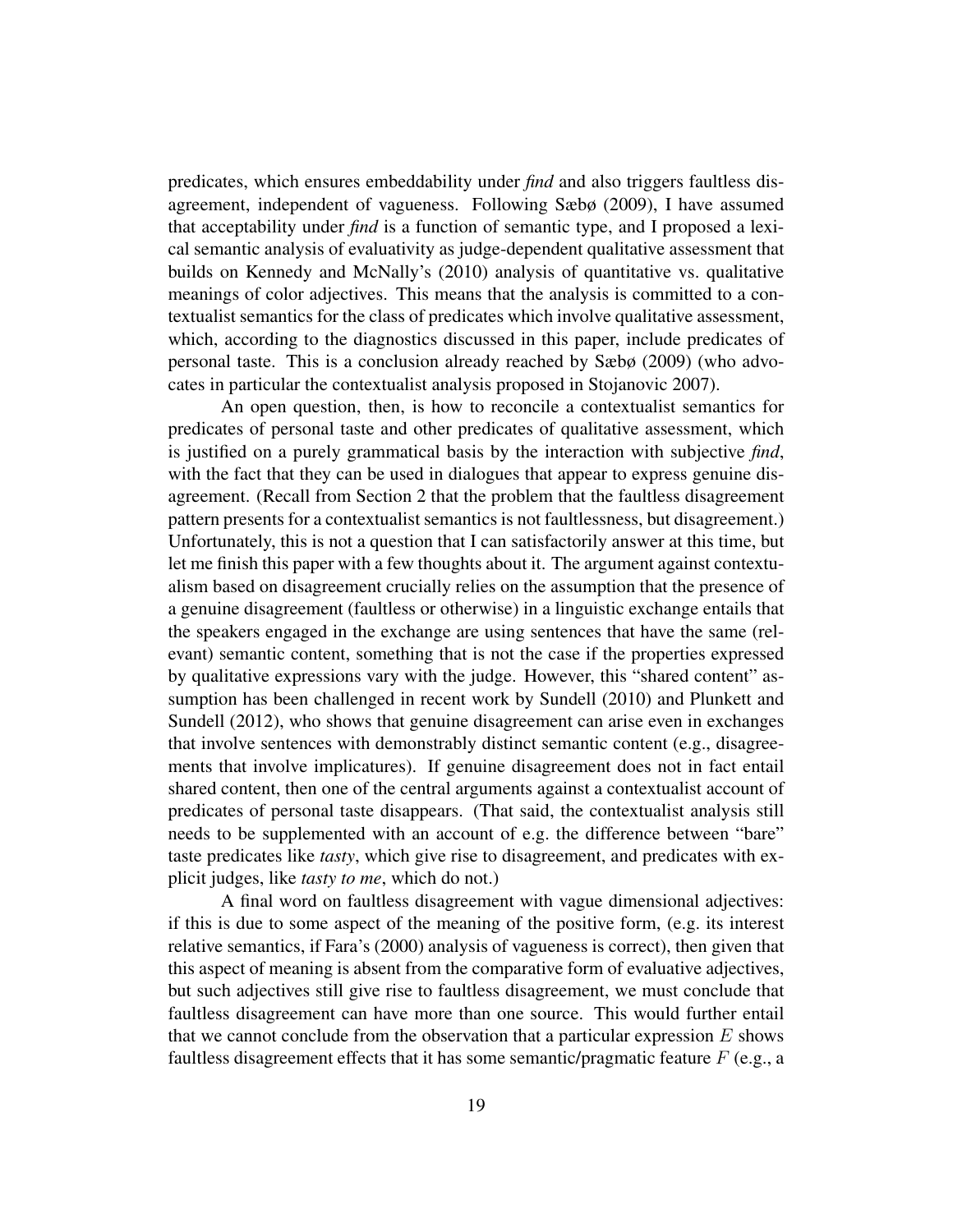relativistic meaning), because the same effects could be due to some other feature  $F'$ (e.g., type-theoretic subjectivity). On the other hand, it may be the case that faultless disagreement in these two cases is due not to the semantics of the positive form of a dimensional adjective, nor to the type-theoretic subjectivity of a comparative evaluative adjective, but rather to some more general, non-representational property of meaning that both expressions share. In order to answer this question, we need to think more about the ways that the two classes of expressions are similar, and about the features they share with other kinds of expressions that give rise to faultless disagreement.

#### References

- Barker, Chris. 2002. The dynamics of vagueness. *Linguistics and Philosophy* 25:1– 36.
- Bierwisch, Manfred. 1989. The semantics of gradation. In *Dimensional adjectives*, ed. Manfred Bierwisch and Ewald Lang, 71–261. Berlin: Springer-Verlag.
- Bogusławski, Andrzej. 1975. Measures are measures: In defence of the diversity of comparatives and positives. *Linguistiche Berichte* 36:1–9.
- Fara, Delia Graff. 2000. Shifting sands: An interest-relative theory of vagueness. *Philosophical Topics* 20:45–81.
- Glanzberg, Michael. 2007. Context, content, and relativism. *Philosophical Studies* 136:1–29.
- Hansen, Nat. 2011. Color adjectives and radical contextualism. *Linguistics and Philosophy* 34:201–221.
- Kamp, Hans. 1975. Two theories of adjectives. In *Formal semantics of natural language*, ed. Edward Keenan, 123–155. Cambridge: Cambridge University Press. Reprinted in 1984.
- Kennedy, Christopher. 1999. *Projecting the adjective: The syntax and semantics of gradability and comparison*. New York: Garland. (1997 UCSC Ph.D Dissertation).
- Kennedy, Christopher. 2011. Vagueness and comparison. In *Vagueness and language use*, ed. Paul Egré and Nathan Klinedinst, 73–97. Houndmills, UK: Palgrave.
- Kennedy, Christopher, and Louise McNally. 2010. Color, context and compositionality. *Synthese* 174:79–98.
- Klein, Ewan. 1980. A semantics for positive and comparative adjectives. *Linguistics and Philosophy* 4:1–45.
- Kölbel, Max. 2002. Faultless disagreement. *Proceedings of the Aristotelian Society* 104:55–73.